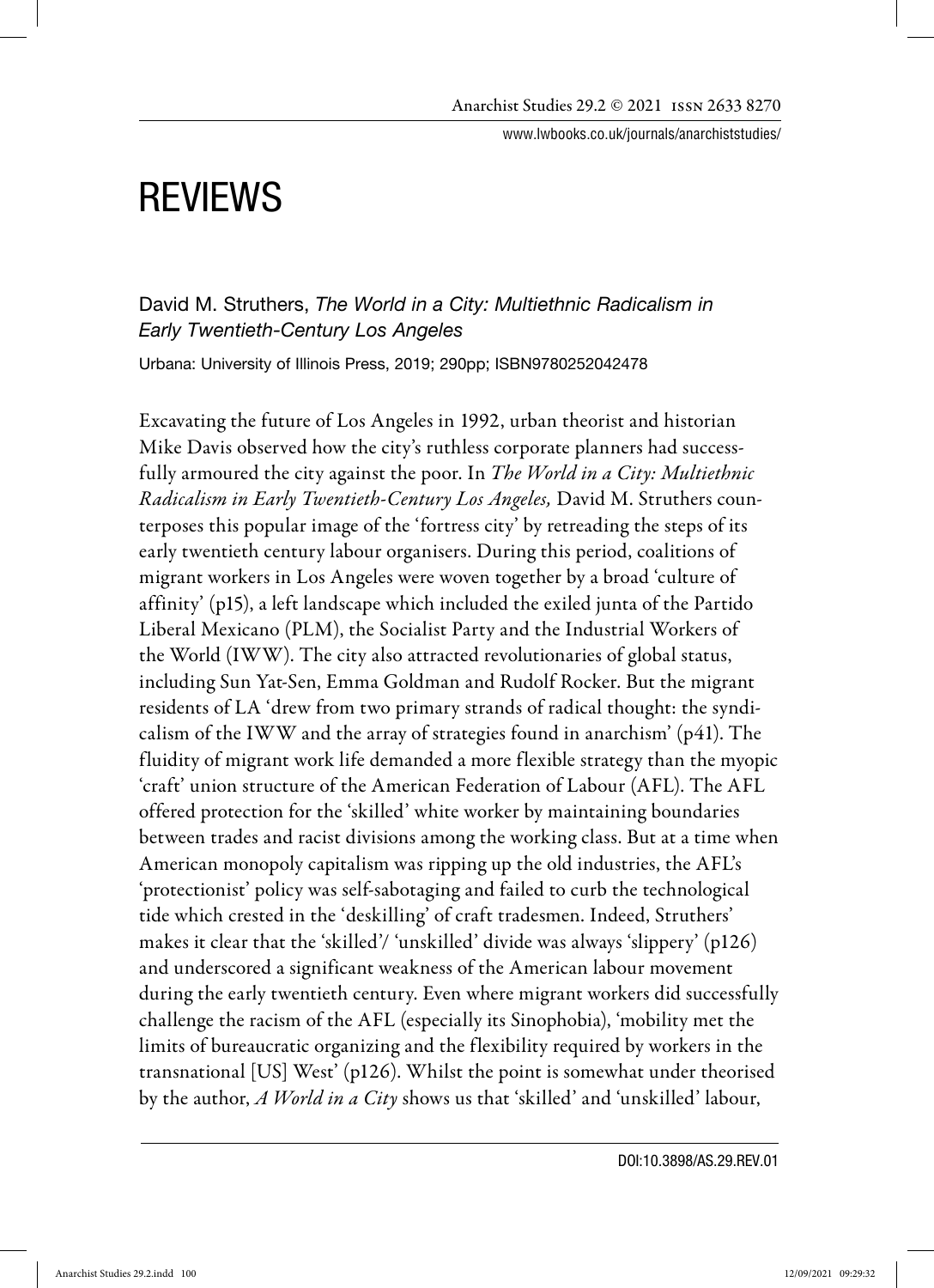two apparently distinct sides of experience in the workers' movement, increasingly overlapped.

Mexican workers, who largely fell into the 'unskilled' category, were predominant in the region's agricultural economy and the expansion of its railroad network. Alienated by the officialdom of the AFL, Struthers' attributes the success of the IWW to its willingness to engage with migrant workers beyond movement-controlled spaces. Whilst the union hall, publishing houses and anarchist libraries were vital arenas for coalition building, Struthers directs our attention to 'street corners', 'freight trains' (p47) and even the sleeping quarters on rural job sites.

One of Struthers' central claims is that there was a direct overlap between the IWW's practice of 'travelling organising' (p110) and the well-known border revolts against the US-backed dictatorship of Porfirio Díaz in Mexico. In January 1911, IWW anarchists and members of the PLM poured out of the factories and fields in the US West and crossed the border to take up arms in support of the Magonista rebellion in Baja California. For historians working within the confines of national historiographies, the revolutionary incursion against Díaz has been considered as a linear 'precursor' (p156) to the Mexican Revolution. The focus of The World in a City is not on assessing the military success or failure of the rebellion, nor whether it constituted the 'antechamber' of the revolution, but rather the role the PLM and the IWW played in raising a 'cosmopolitan army' (p156) of African Americans, Native Americans, European immigrants and Anglo IWW anarchists from the United States and abroad.

The defeat of the Magonista rebellion was met in Los Angeles with brutal recriminations from the US state. But as with other revolutionary defeats, the transnational anarchist movement proved quite capable of forging its own fissures. Struthers' later chapters focus on the limits of anarchist internationalism: first after the defeat in Mexico, then with the First World War, and finally with the rise of the Communist Party. A World in a City reveals that the Baja Raids caused significant rifts within global anarchism: many European anarchists had constructed a vision of revolution tied to urban barricades and thus failed to grasp the potential of a rural and guerrilla-led uprising. Indeed, this is an important book for those interested in the perennial question of how revolutionaries balance local knowledge with internationalist ideals. A World in A City shows that this is rarely a smooth, syncretic process.

Jessica Thorne, Royal Holloway, University of London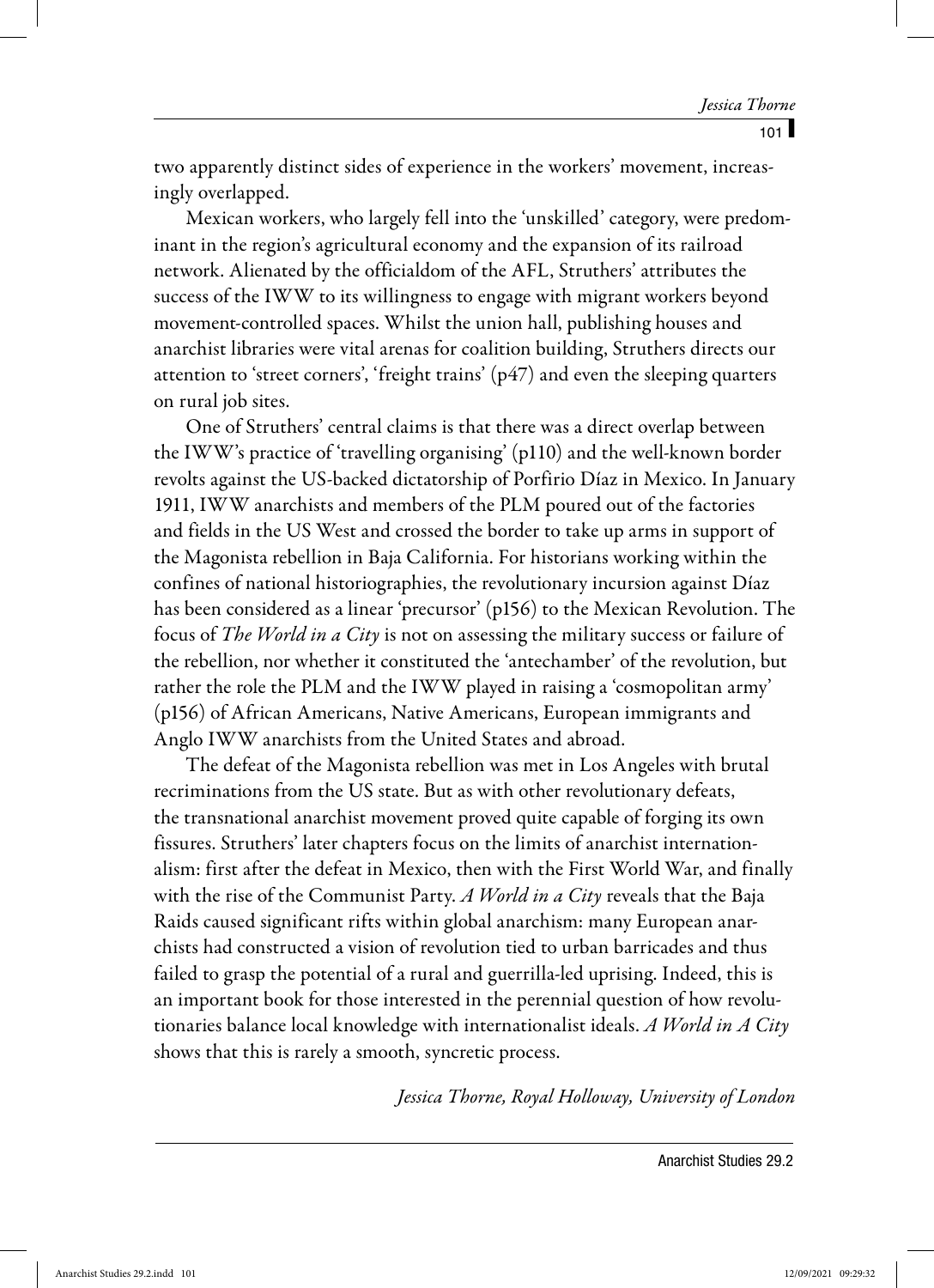$\sqrt{102}$ 

# Benjamin Franks, Nathan Jun, and Leonard Williams (eds.), *Anarchism: A Conceptual Approach*

London: Routledge, 2018; 254pp; ISBN 9781138925656

The editors of this volume have collected a variety of concise and insightful essays by a diverse range of authors. These essays demonstrate deep knowledge of anarchist thought. Every essay contains extensive quotes and discussions of anarchists old and new. After completing this volume, a reader will be thoroughly acquainted with the main ideas, key authors, and emerging issues in the anarchist canon. However, this also means that the volume will primarily be of interest to those who are already well versed in anarchist scholarship and in the history of philosophy and political theory. This is not a book for beginners. But it does include a broad set of references, which experts will find edifying.

Again, this is not a book for beginners. Indeed, the volume begins with a dense essay that may be off-putting for those who want to get to the meat of the discussion of anarchism. The introductory essay by the editors explains the structure of the volume, which is derived from Michael Freeden's structural or 'morphological' analysis of ideologies. This analytical framework may be of interest to political philosophers who are concerned with the problem of defining a concept such as anarchism. But it will likely not be of interest to those whose interests are less philosophical and more interested in what anarchists say about specific issues and topics.

The preliminary discussion of Michael Freeden's work is, nonetheless, important for understanding the structure of the book. Freeden outlines the morphology of and structural relations in political ideologies by distinguishing between core concepts, adjacent concepts, and peripheral concepts. The book thus has three sections, reflecting these three conceptual categories. The opening chapter also offers a structural analysis of Freeden's account of two modes of 'decontestation' (i.e., ways that an ideology settles on shared concepts). These modes are micro- and macro-decontestations. This account helps explain how the ideology of anarchism developed and cohered (and how any other political ideology is articulated and defended). But the jargon and methodology taken from Freeden's work will likely be of little interest to the average reader who is primarily interested in learning more about anarchism.

Nonetheless, the structural outline of the book makes sense. The point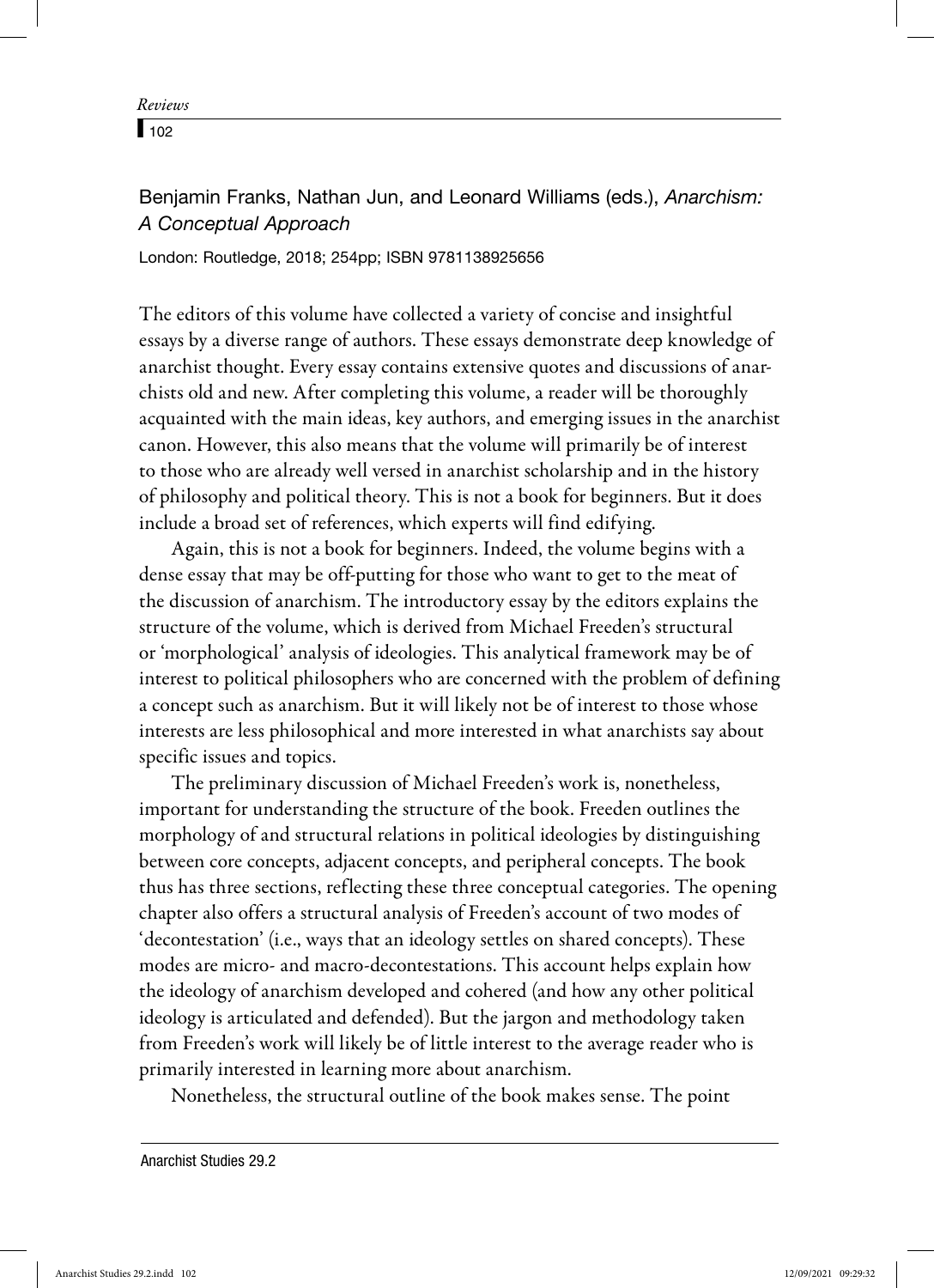behind the appeal to Freeden's structural/morphological analysis seems to be to remind the reader that anarchism is a complex and internally diverse ideology, which has defined itself in different ways in different contexts. Anarchists argue among themselves and against their non-anarchist critics. Anarchist ideas also develop within concrete contexts and historical situations.

This basic insight about the complexity and diversity of anarchist ideas is reflected in each of the substantive essays. Indeed, there are diverse methodological approaches and competing ideas found in these chapters. The result of reading the essays collected here is a new appreciation of the complexity of anarchism and the diversity of issues that are important to the broad range of authors and activists identified as anarchist. In nearly every essay, so-called 'classical' anarchists (Stirner, Bakunin, Kropotkin, Goldman, and the like) are discussed, often in relation to newer, more contemporary, or 'post-anarchist' authors. The result is a broad and inclusive overview of anarchist thought – old and new.

The volume does remain Eurocentric in its primary focus on post-Enlightenment European and American authors – both in the 'classical' anarchist tradition and in the work of more contemporary anarchist authors. One criticism that might be offered in terms of the collection of authors and the texts they discuss is about the lack of non-European thinkers and issues. There is, to be fair, some mention of South America. There is also an explicit recognition in a number of the essays in this volume of the need for decolonisation and the need for a critique of Eurocentrism. But while the authors articulate the need for decolonisation in anarchist thought, this volume continues to lean heavily on the European classical anarchist tradition. One wonders what anarchism would look like in Asia or Africa. Despite this, the coverage of topics is broad and inclusive – as can be seen from a glance at the Index. No single volume can cover all possible topics. Some topics that receive only minor coverage include: religion, nonviolence, militarism, epistemology, and ethics.

Leaving aside these minor criticisms, what emerges is a broad and complex discussion of anarchist authors, themes, concepts, and movements. Among the most interesting chapters, to my mind – as a political philosopher – were the chapters on prefiguration (Franks), freedom (Jun), revolution (Gordon), intersectionality (Lazar), and ecology (Parson). These chapters (and the others as well) remind us that anarchism generates complex methodological and substantive questions. The issue of prefiguration leads us to wonder whether anarchism has a substantive goal or telos, a question that Franks leaves open. In Jun's chapter on freedom, we wonder whether anarchism is merely a negative critique of oppres-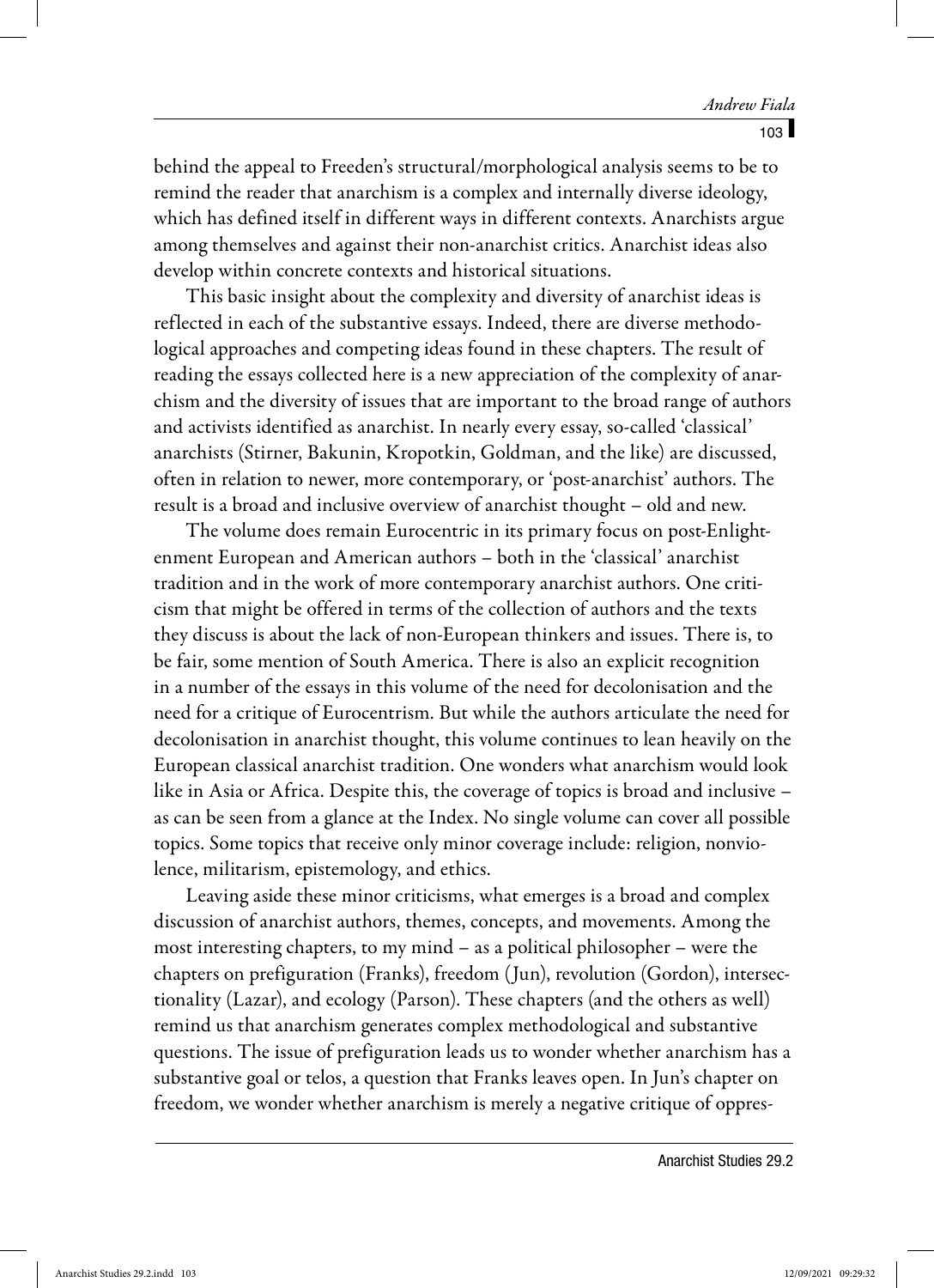## $\sqrt{104}$

sion or whether there is a positive vision of freedom guiding anarchist thought. With regard to revolution, Gordon asks us to consider the difference between indefinite liberationist struggle and a more substantial vision of final revolution. Lazar's account of intersectionality connects anarchism with themes in feminism, multiculturalism, and post-structuralism. And Parson's chapter asks us to consider how deep the anarchist critique goes – contrasting primitivist, anticivilisational green anarchism with other versions of anarchist ecology. The other chapters are no less interesting, even though we cannot discuss the details here.

In general, the authors do a good job of including both theoretical issues and practical/historical examples. Each chapter is well organised. They are short, clearly written, and to the point. Several of the chapters attempt to explain how they are situated in the structure provided under Freeden's morphological framework. But this is less interesting than the erudition exhibited by each author. Each chapter includes an extensive list of references. The list of references found in these chapters can provide an important guide for further study.

Andrew Fiala, Fresno State University

# Mitchell Abidor (ed. and trans.), *Down with the Law: Anarchist Individualist Writings from Early Twentieth-Century France*

Chico and Edinburgh: AK Press, 2019, 203pp; ISBN 9781849353441

Despite the growth of attention anarchism has received in the last two decades, individualist anarchism, perhaps, remains the most understudied tendency in anarchist studies. It is a diverse and vibrant school of anarchism that differs considerably across time and space, yet it remains largely ignored. Therefore, Mitchell Abidor's new book, *Down with the Law*, is a much welcomed contribution.

In this volume, Abidor provides numerous translations from, and short biographies of, key figures from French individualist anarchism. It begins with five short articles by Albert Libertad, all of which were originally published in the influential journal he co-founded, *l'anarchie*. The opening chapter, 'The Carrion Cult' is one of the standout pieces in the book. Jeffersonian in spirit, the article critiques society's celebration of the dead and the moral authority their ideals and traditions hold on the living. As Libertad writes, 'The dead lead us, the dead command us, the dead take the place of the living' (p13). The article demands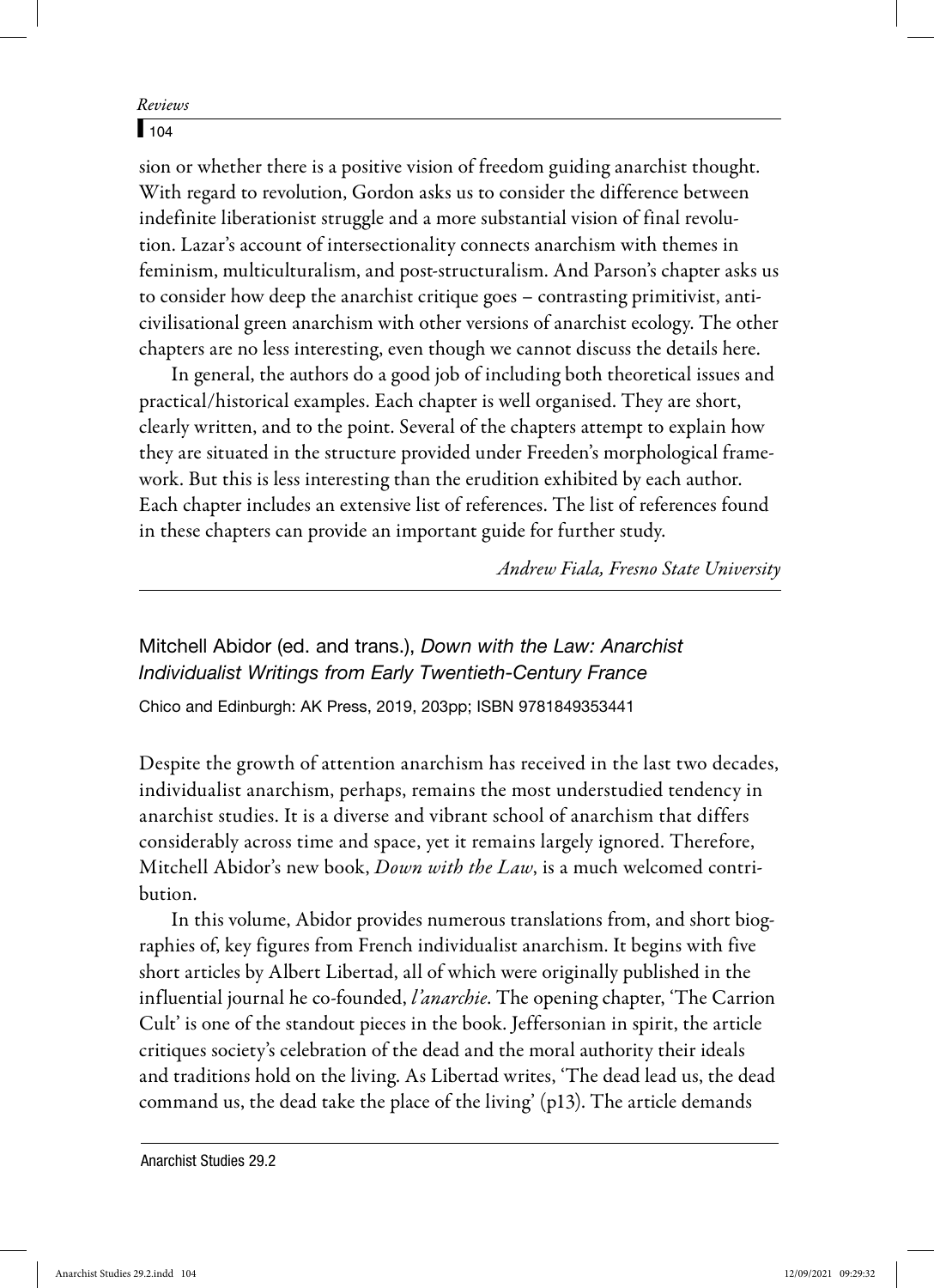a celebration of the living, and for individuals to unbind themselves from the actions and histories of their ancestors. The article exemplifies individualist anarchism at its most fearless, empowering and unapologetic. This is followed by five entries from perhaps the most well-known French individualist anarchist, Émile Armand. Armand's articles cover his thoughts on the viability of anarchism, the constitution of an anarchist, whether the illegalist is a comrade, and a glimpse into his anomalous views on sex and sexuality. There is a single article by the anarchist bandit, Marius Jacob, 'Why I Stole', a justification for individualist appropriation. Then we are treated to two articles by André Lorulot. 'Who Are We? What Do We Want?' outlines Lorulot's individualism, and how individuality is key for happiness. In contrast, 'Men Disgust Me' decries the tyrant, demagogue and the false idol for misleading the masses and suppressing individuality, whilst simultaneously condemning voluntary servitude. There are two selections from the pacifist Han Ryner, 'antipatriotism' a short anti-war article and then a fresh translation of his 'Mini-Manual of Individualism'. Following are three pithy articles by the pessimist Georges Palante, two of which explore the relationship between pessimism and individualism – admirers of Laurence Labadie might find interest here. Next are two entries from Victor Serge written during his anarchist-individualist phase. The first, 'The Communards', questions the possibility of sustainable radical social change through revolution, while 'A Head Will Fall' questions the morality of the French criminal justice system through the trials and tribulations of Jean-Jacques Liabeuf. The book fittingly closes with Rirette Maîtrejean's 'Memories of Anarchy', her reflections from her time in the French individualist anarchist milieu. Maîtrejean beautifully illustrates the everyday struggle of the participants, their constant scheming to stay afloat and the contradictions that arise when trying to live according to anarchist principles in a capitalist society.

Abidor provides a brief introduction but it is, unfortunately, the weakest component of the book. His attempt to introduce the reader to the thought and activities of the French individualist anarchists leaves much to be desired. More alarmingly, articles Abidor translated for the book contradict some of his claims about Individualists. For example, he alleges the individualists believe 'a strict biologically determinism', and that 'only one's biological predisposition', prevents an individual from achieving their potential (pp3-4), but this is contradicted by Lorulot's 'Who Are We? What Do We Want?' Another example is his use of Lorulot's 'Men Disgust Me' to demonstrate the 'elitism' of the French individualist anarchists and their 'barely disguised contempt for the masses' who they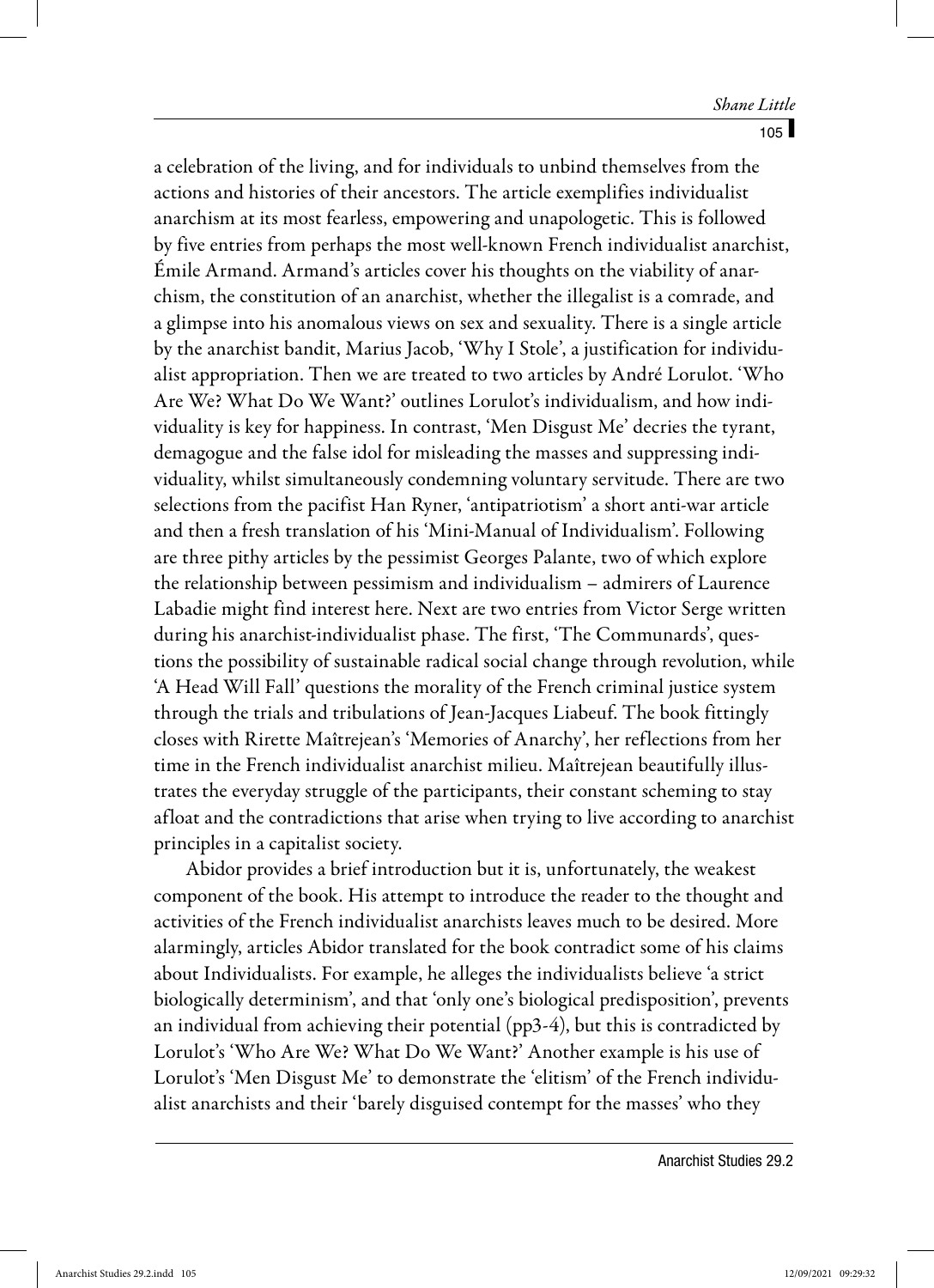## $\sqrt{106}$

consider 'cowards and spineless' (p5). Abidor fails to mention that Lorulot wrote this article in despair on the eve of the outbreak of World War Two. These two examples highlight the major problem with the introduction: it lacks significant context. Abidor neglects to explain how the failure of the Paris Commune, the Russian Revolution and the Spanish Civil War informed their thinking on revolution and the class struggle. Likewise, there is no mention how the response of the French public to the lois scélérates, the Dreyfus Affair and the First World War informed their opinion of the masses. Instead the reader is left thinking that French individualist anarchists were a bunch of elitist bandits that read too much Nietzsche and Stirner.

Down with the Law, brings some interesting French individualist anarchist articles into English. However, it highlights the need for further historical work on individualist anarchism, and those interested in a more thorough overview of the French individualist anarchist tradition are advised to consult Disruptive Elements by Ardent Press.

Shane Little, Loughborough University

# Federico Ferretti, *Anarchy and Geography: Reclus and Kropotkin in the UK*

London and New York: Routledge, 2019; 248pp; ISBN 9781138488120

Federico Ferretti has built a prolific career uncovering the networks of scholarly and political sociability surrounding Élisée Reclus. Like his larger-than-life protagonist, Ferretti is a geographer turned social theorist and historian; he is one of the few people who can be trusted to have read the entirety of Reclus's 18000-page Nouvellle Géographie Universelle (1876-1894). As if trailing his own move from France via Switzerland and South America to Ireland, in his most recent book, Ferretti follows Reclus to the British Isles and asks how their people and places inspired Reclus and how he, in turn, left his mark. The British focus means that another anarchist and geographer enters the picture on an equal footing: Pëtr Kropotkin, who spent far more time in the UK than Reclus and, as Ferretti shows, often helped to connect him to British interlocutors.

The United Kingdom may not seem like a hotbed of radicalism, and Kropotkin himself described its political scene as a 'grave' with 'no atmosphere to breathe in'. The most important contribution of this detail-packed book is that it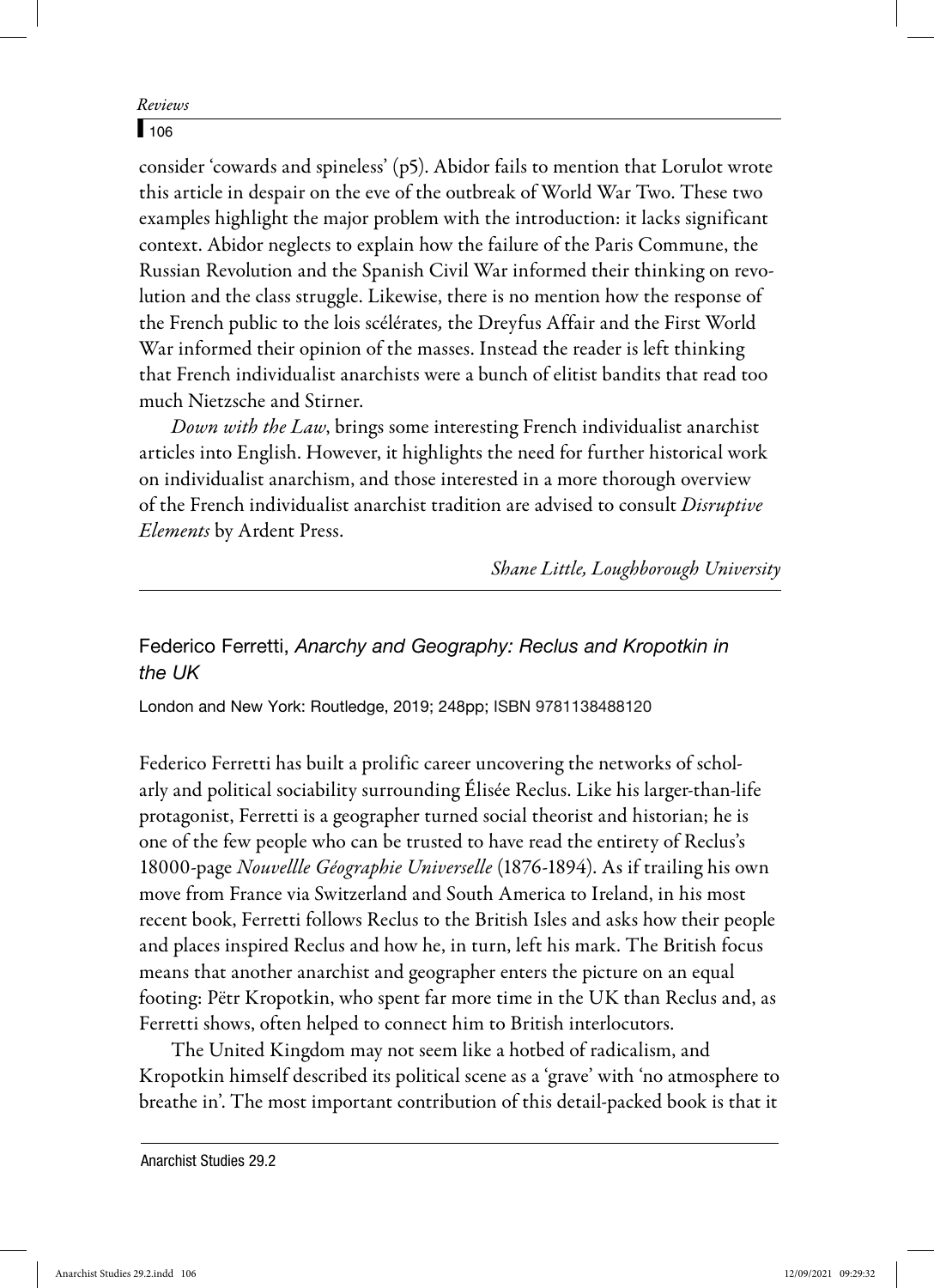points to the many more subtle workings of anarchist politics and to the complex engagement of anarchists with different sectors of intellectual life: chapters of the book cover the Reclus brothers' encounter with British science, Kropotkin's substantial publishing networks, and the anarchists' efforts to introduce an international audience to the social and economic issues that they discovered in Britain. The two final and more extensive chapters discuss the circle around Kropotkin's journal Freedom as well as the anarchists' involvement with a diverse group of social reformers that Ferretti characterises as adhering to a broadly configured ethical humanism. Through such connections, we can appreciate how Reclus and Kropotkin took a stance on issues that are not strictly speaking at the centre of their own writings; Ferretti singles out examples like women's liberation, anti-colonialism, and gay rights. Taken together, this perspective allows Ferretti to convincingly argue that anarchist geographers pursued a multiperspective and, in modern terms, 'intersectional' approach – in stark contrast to the economic determinism of their Marxist opponents, who are tellingly absent from their networks.

The trade-off for the proximity to the historical debates, networks, and sources is that Ferretti spends less time situating his work within existing analytical frames. His scholarship operates from a logic of accumulation rather than synthesis. Haia Sphayer-Makov's work, which could have shed more light on Kropotkin's carefully curated 'British' persona, is a surprising absence; the earlier English-language standard biographies of Reclus and Kropotkin are hardly discussed (Cahm's and Miller's studies have relied on those very Moscow sources that Ferretti treats as a major innovation); the sparse references to Matthew Adams's book leave open the extent to which Ferretti agrees with its reading of Kropotkin as a Victorian scientific rationalist (he does not seem to).

It is also not entirely clear how Ferretti's biographical network approach relates to another methodological commitment set out in the introduction: declaring what he calls his 'positionality' as 'an admirer of the early anarchist geographers' (p7) Ferretti presents the anarchists as standing unequivocally on the 'admirable' side of the history of a discipline whose tainted past has recently been scrutinised. Ferretti's sincere enthusiasm and profound sympathy for his subjects make for a reading that is both engaged and engaging – and in this sense very true to Reclus and Kropotkin. But in the eyes of this reviewer, some more uncomfortable questions are thereby sidelined rather than illuminated: Is the claim that Kropotkin was 'totally opposed' (p45) to the dynamiters of the fin de siècle a fair reflection of his broader grappling with issues of revolutionary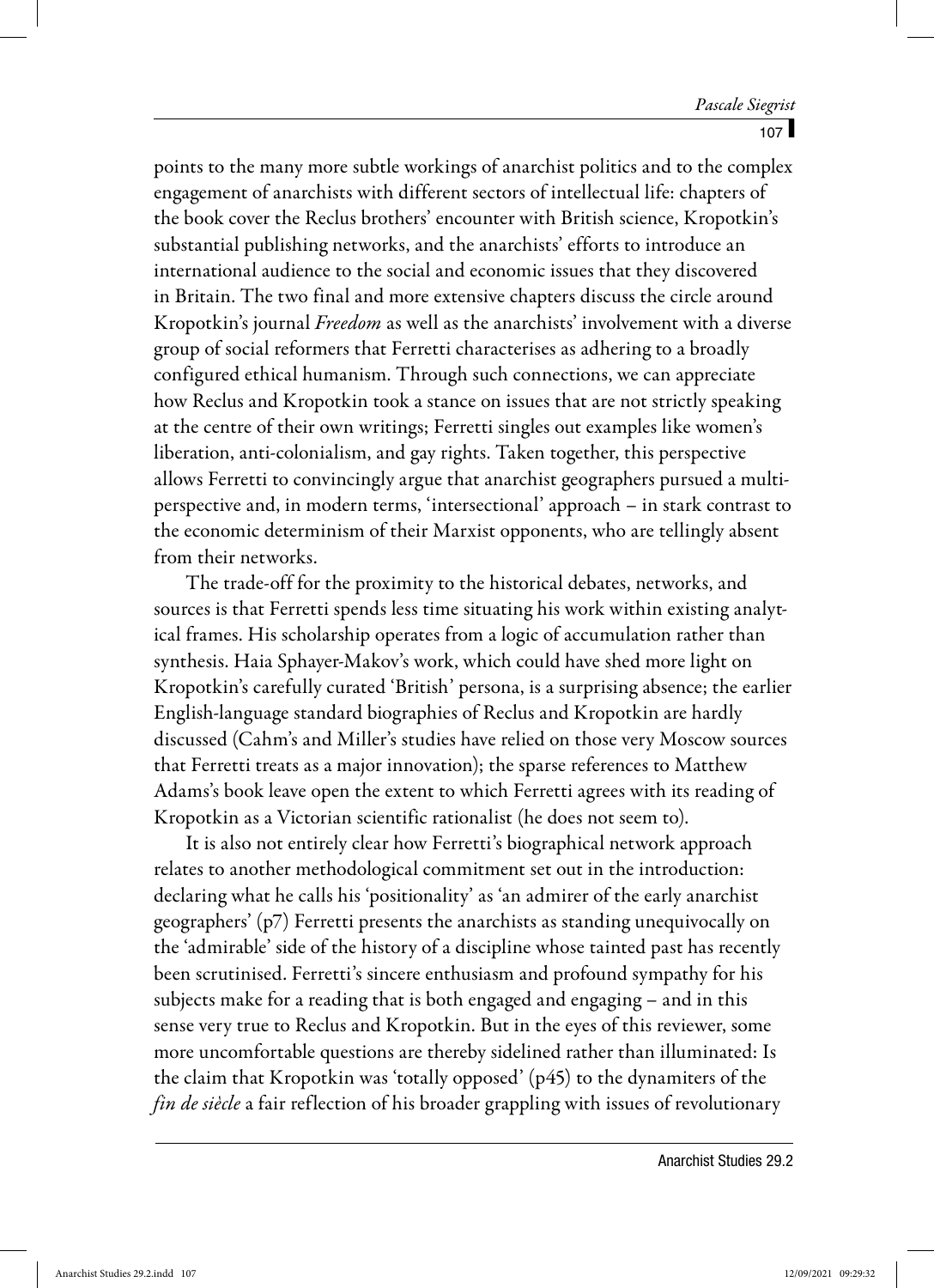### $108$

violence and individual agency? If Ferretti's digging in editorial correspondence has revealed the role of material considerations in all such business, can this factor really suffice to explain the unlikely collaboration between the anarchists and Halford Mackinder, the leading proponent of chauvinistic British imperial geopolitics? Would a more thorough engagement with the scholars who have taken a more critical view of the anarchists not in many cases have strengthened Ferretti's interpretations? Ferretti certainly has all the deep and detailed knowledge to answer such questions. This study for one aptly connects the different concerns of anarchy and geography through the focus on the British Isles. It gives a sense of why it was in Ireland where for Reclus – as he wrote in  $La$  Terre (1868) – 'the idea of telling the phenomena of the earth was born'.

Pascale Siegrist, Princeton University

## Ra Page (ed.), *Resist: Stories of Uprising*

Manchester: Comma Press, 2019; 446pp; ISBN 9781912697076

The previous volume in Comma Press's 'History-into-Fiction' series, Protest: Stories of Resistance, covered an impressive history of British public protests. The latest volume expands on this theme whilst also exploring more direct forms of action. Resist: Stories of Uprising is an illuminating anthology of short stories and accompanying critical reflections concerning some of Britain's most significant moments of political struggle. At a time when political protest groups (Extinction Rebellion, CAAT, Greenpeace) are being included in UK counterterror documents (as revealed by the *Guardian*, January 2020), this volume should be of outstanding interest to the politically conscious. And to the outside, non-politicised reader, the anthology does an admirable job of rendering protestors more relatable than typical media narratives do.

Across twenty chapters, historically-informed accounts of political uprisings are followed by critical, reflective afterwords from leading historians, sociologists and campaigners from the frontlines. These critical voices often provide compelling rejections of stereotypes. For instance, Richard Hingley's essay on Boudica's Rising rejects the idea that Boudica was oppressed, relatively powerless, and resistant to Rome. She was 'the wife of a king friendly to the Romans', and there is much 'evidence for Boudica's membership of the aristocracy'; she could likely 'read and write in Latin' and 'lived in some luxury prior to the events of AD 60'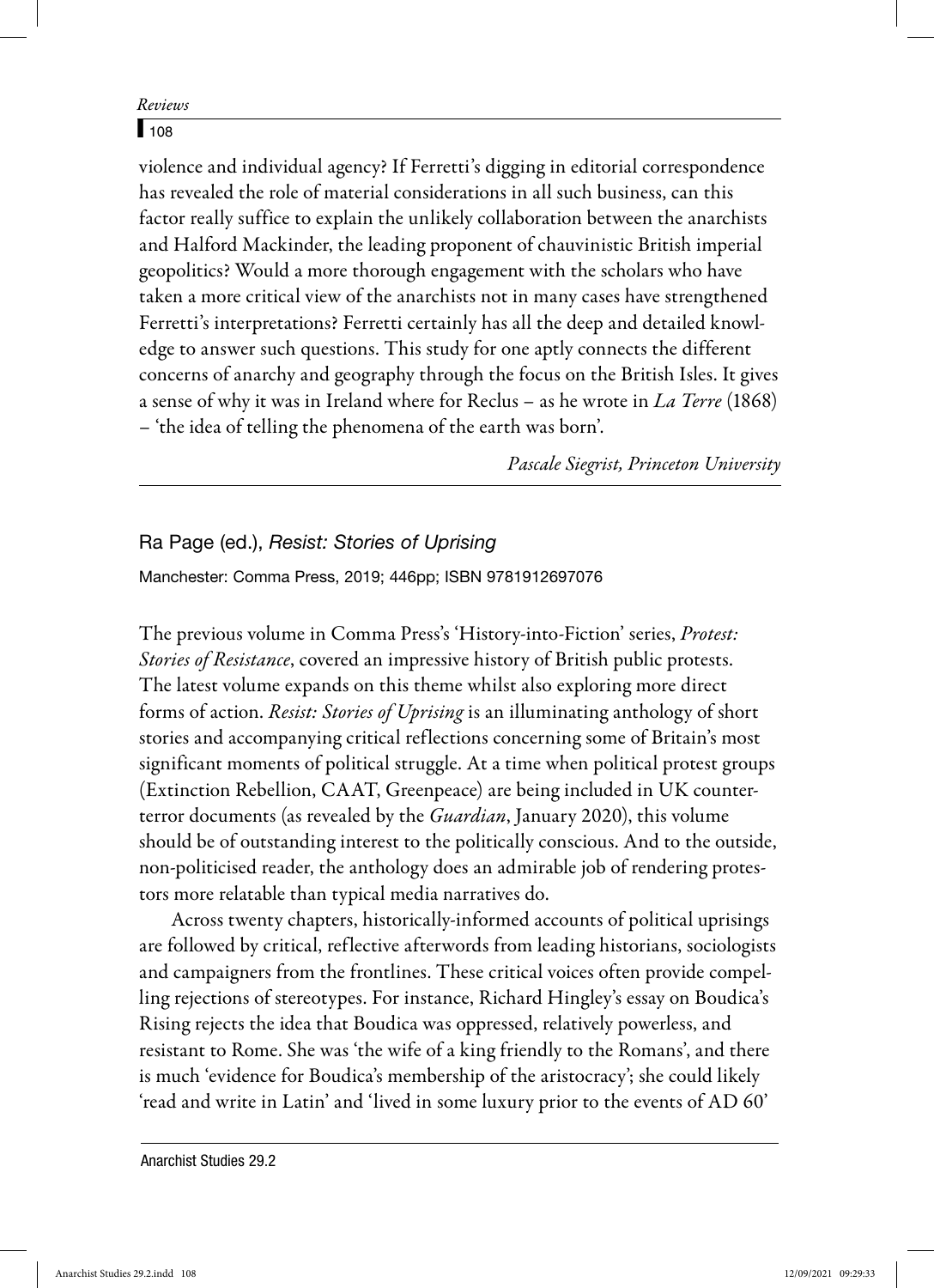(pp29-33). It was most likely the way the Romans treated her family and people that encouraged her to revolt.

From Boudica's Rising through to Peterloo, the authors examine a range of repressive state tactics: domestic espionage, entrapment, torture, mass shootings, 'kettling', and improvised weaponry. Many of the volume's accounts touch on rearguard actions intended to retard regressive state policies; for instance, Kamila Shamsie's story 'Savage' (with an afterword from Malcolm Chase) covers the Cato Street Conspiracy of 1820, which was a response to the post-Peterloo Six Acts, while the 'Little Bird' story by Steve Chambers (afterword: David Rosenberg) covers the Battle of Cable Street (1936), a response by trade unionists, communists and the Jewish community to the rise of Mosley's blackshirts in East London. Other stories cover Blair Peach (1979) (wherein police officers brand their own unofficial weaponry to clamp down on anti-fascist protestors), the Seeds of Hope anti-arms trade action (1996), the Newbury bypass protests (1996), the Tottenham riots (2011), and Grenfell Tower (2017).

Vivid and often moving accounts are provided of individual struggle and companionship. S.J. Bradley's story 'Black Showers' explores the Oxfordshire Rising of 1596, exploring a failed rebellion against land privatisation during times of severe economic strife intensified by an increasing population and rising inflation and land-poverty. John Walter's afterword observes that the lack of effective bureaucracy and hard economic data in the late sixteenth century encouraged the government to create what we would now term conservative explanations for inflation and landlessness: poverty was seen to be a direct consequence of individual moral failure, and not of land-grabbing and enclosure policies. As Walter reports, many at the time of the Oxfordshire Rising reportedly often said in rebuttal: 'Corn would not be better Cheap until some of the hedges were thrown down' (p49).

Martin Edwards's story 'The Cap of Liberty', concerning the Peterloo Massacre of 1819 – four years after the Battle of Waterloo – reminds the reader that the state's true enemies are not foreign Napoleonic hordes, but its own people, who must remain passive and subservient. The story 'Before Dawn' by Anna Lewis covers the 1831 Merthyr Rising with considerable empathy for social and religious mores. The story 'To Plot, Plan, Redress' by Eley Williams looks at the Rebecca riots of 1839 and 1842-4, an excellent example of 'successful direct action by ordinary people', as Rhian E. Jones puts it in her afterword (p151). These Welsh riots (which soon turned into a more organised popular movement, targeting land enclosures and the New Poor Law) were a response to the impo-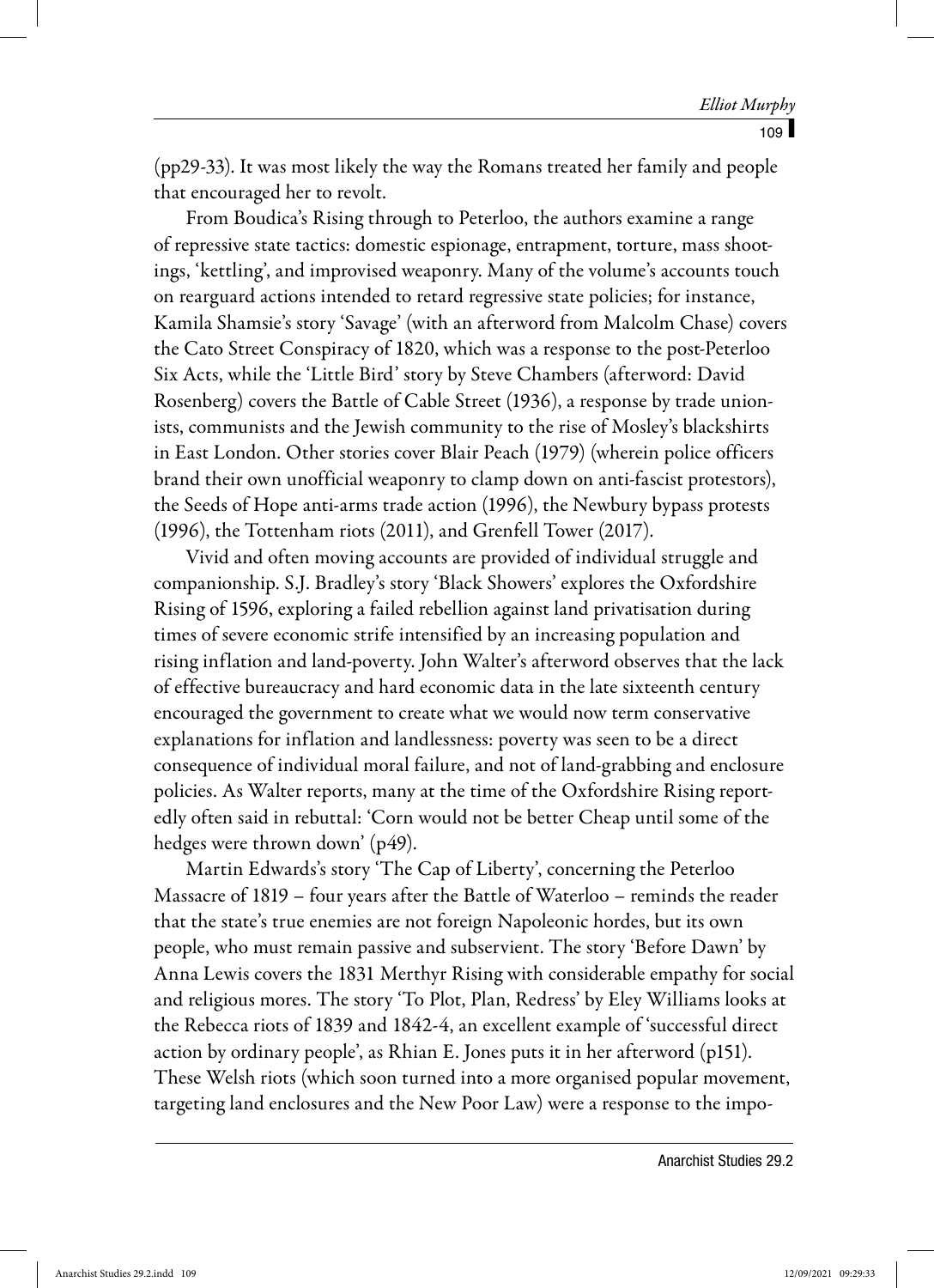## $110$

sition of toll-charges on privatised roads, whereby rioters dressed in a range of costumes (males wearing bonnets and petticoats) and damaged tollgates under cover of darkness. 'Rebecca' was not a real person but a fictional symbol used by the rioters for the purposes of unification and to generate a symbolic figurehead, akin to General Ludd of the Luddites. 'Rebbecaism', though not as well known as Chartism, became a leaderless, popular and autonomous form of protest targeting wealth inequality.

The Liverpool General Transport Strike of 1911 is also covered, a moment which exhibited previously unheard-of levels of solidarity between 'ship workers from above and below decks' (as Mark O'Brien puts it in his afterword to Jude Brown's fictional account) along with dock labourers and other transport workers. The striking workers from major unions experienced things that are today unheard of, as O'Brien recounts, including police-led 'military occupation', a 'battlefield' of indiscriminate baton attacks, and 'a hot Liverpool sun' (pp212- 8). Another story covers the Liverpool Dockers' Dispute of 1995-98.

The anthology also allows its editor, Ra Page, to effectively respond to Paul Simon's rather uncomradely 2017 review in the Morning Star of the previous volume (*Protest: Stories of Resistance*) by including a wealth of previously 'omitted' (due to space restrictions and author interests/competence) episodes. Of particular note is Jonathan Moss's afterword to Luan Goldie's story on the Ford Dagenham Women's Strike (1968), which provides a highly insightful corrective to celebratory feel-good nostalgia by exploring the opinions of the actual strikers, not the view of the media and Hollywood, with the strikers viewing Ford's meagre pay rise for female workers (and not company-wide gender-equal pay) as a failure for them but a PR win for Ford.

Resist: Stories of Uprising attributes to fiction a clear sense of radicalism, assuming that the reader's narrative imagination can inform and, potentially, inspire transformative ideological shifts away from passive spectatorship and towards direct political engagement. Where the historian will often omit the emotive nature of rebellions, the storyteller reminds us of the deeply psychological component behind every political uprising throughout British history. If Ra Page is able to compile a third list of stories and commentaries, perhaps covering some Enlightenment-era events, another great modern trilogy could be within reach.

Elliot Murphy, University of Texas Health Science Center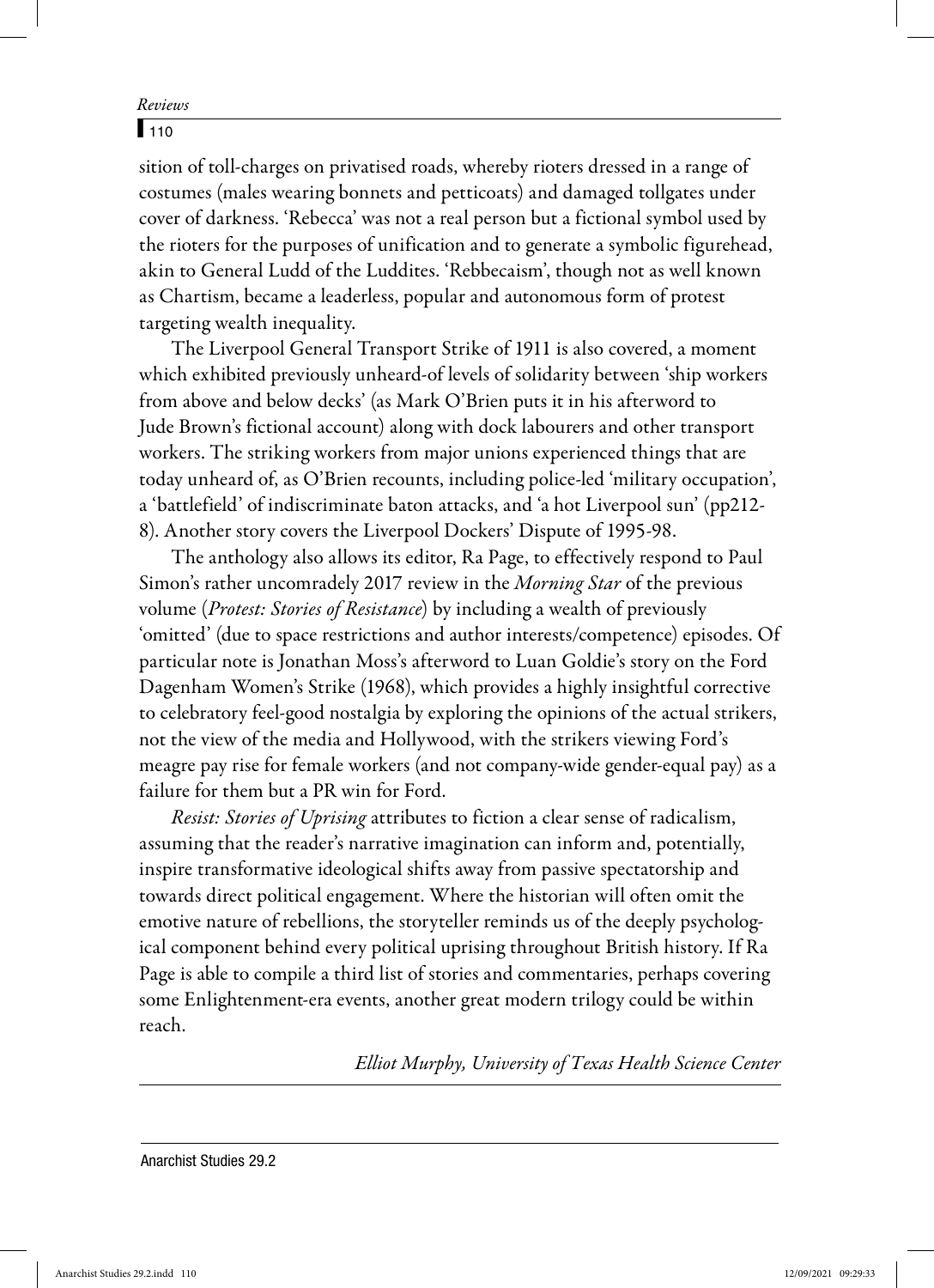# Bernd Reiter (ed.), *Constructing the Pluriverse: The Geopolitics of Knowledge*

Durham, NC and London: Duke University Press, 2018; 330pp; ISBN 9781478002017

This is an edited volume, with contributions by a number of scholars working mainly in the social sciences. While its overarching theme is the decolonisation of knowledge, this subject is addressed from a variety of perspectives and with a changing focus on different parts of the global South. The tone is set by the foreword, written by Walter Mignolo, who refers to the 'decolonial political vision' of the Zapatistas, in which 'many worlds would co-exist'(pix), thus announcing the 'pluriverse' and challenging the hegemony of Western / Northern universalism. The case has been well put by previous generations of anti-imperialist thinkers, including Edward Said and Samir Amin, that the predations of colonising powers extended not just to political conquest and economic exploitation, but also to the belief systems, social values and traditions, languages and cultures of the colonised. It is widely accepted that this perceived monopoly of knowledge has persisted into the postcolonial age and that it has influenced at a deep level the would-be progressive, modernising agenda of development that the former colonies have attempted to pursue. For many of the contributors, modernity is seen as the Trojan horse for the pretensions of Western universality. 'Western' science itself is thus seen as part of the problem and the reason for failed development initiatives, where solutions imposed from outside have not included local knowledge and practice in their design and gone against traditional worldviews. As the editor, Bernd Reiter, sees it, 'the common thread that brings all the contributions assembled here together is the effort to move beyond one-dimensional solutions to diverse problems and the imposition of universalist claims about the very nature of the humanity towards the construction of the pluriverse' (p1). This entails not just appropriately adapted practical solutions to local problems, but also 'counterhegemonic analytical frameworks', non-Western ways of thinking about the world, mosaic rather than monolithic epistemologies.

This raises serious issues, concerning possible distinctions between the diversity of ideas, beliefs of a political, economic, philosophical or religious nature, cultural assumptions and viewpoints, cultural and ethical value systems, on the one hand, and the theories and practices of the physical and natural sciences, on the other, which are often assumed to be universal. This is a view which is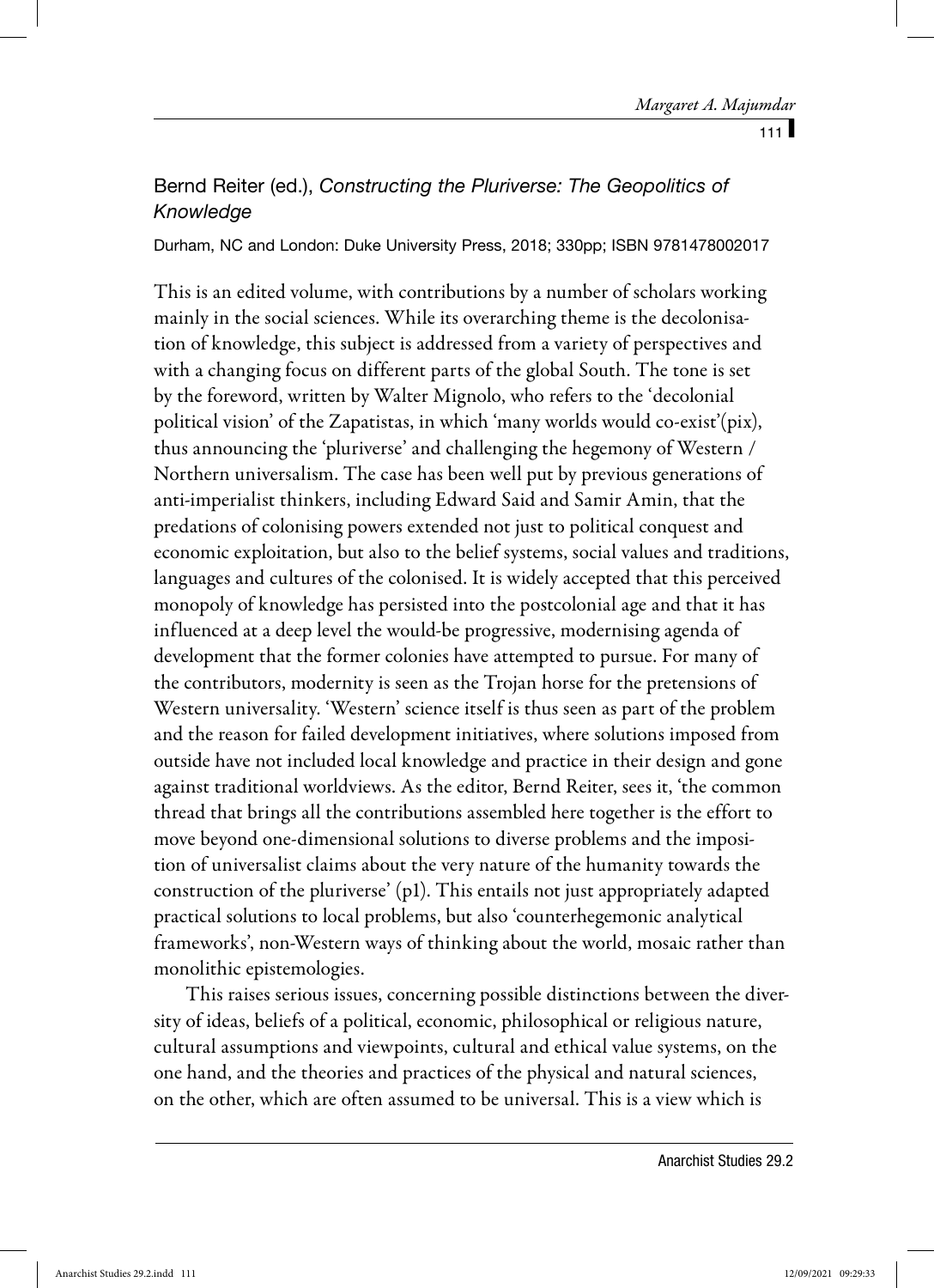## $\sqrt{112}$

challenged here, as by Sandra Harding who emphasises the importance of the scientist's standpoint in gender terms, as well as those from the non-Western world. It also raises questions about the unity of the human race, the existence of a universal or near universal global capitalist system, the problems affecting the planet as a whole and the need for joint collective action to overcome them.

This volume is at its most interesting when it discusses particular movements which have taken a different tack, looking to local, traditional practices of thinking and viewing the world, as a guide to developing societies in ways that do not fit the dominant model proposed by global capitalism, that do not accept destructive economic growth and industrialisation as the only route to development, that look to ways to live in harmony with the natural world and achieve ecological balance. To mention just a few of these, Raewyn Connell stresses the diversity of women's experiences across the postcolonial world and the debates about gender relations that have taken place in the 'South', outside of Western feminist models. There are sections on ideas and debates in some Latin American countries, especially Ecuador and Bolivia, whose constitutions have been changed to incorporate notions of development based on indigenous organisation and struggle, such as Buen Vivir, Sumak Kawsay, which recognise the rights of nature or Pachamama and promote alternatives to extractive and industrial development as ways for people to improve their lives, along with communal and collective forms of social organisation, in line with native American tradition. There is a chapter on North American First Nation communities and another on the waterbased communities of Columbia's Pacific Coast. The role of the griots of West Africa in maintaining tradition, cultural identity and socialisation is discussed. In the context of India, Manu Samnotra discusses Gandhi's political epistemology and rejection not just of nationalism and revolutionary violence but also modern, Western industrialisation and Venu Mehta analyses the epistemology of Jainism. There is also an interesting discussion by Manuela Boatcă of the anomalous status of Europe as a continent, with particular regard to Caribbean Europe. The Arab world is represented by a chapter on Ibn Khaldun's 'indigenous epistemology' and Ehsan Kashfi throws light on attempts by reformist religious intellectuals in Iran to develop new thinking in a non-Western context.

In short, there is a vast diversity of analysis and proposals for alternatives within the present global context. No doubt some will argue that the volume, as a whole, downplays the role that global capitalism exerts on the planet as a whole and the difficulties this presents for localised, autonomous change to take place. Some will also argue that the 'West' is not actually the monolith that is presented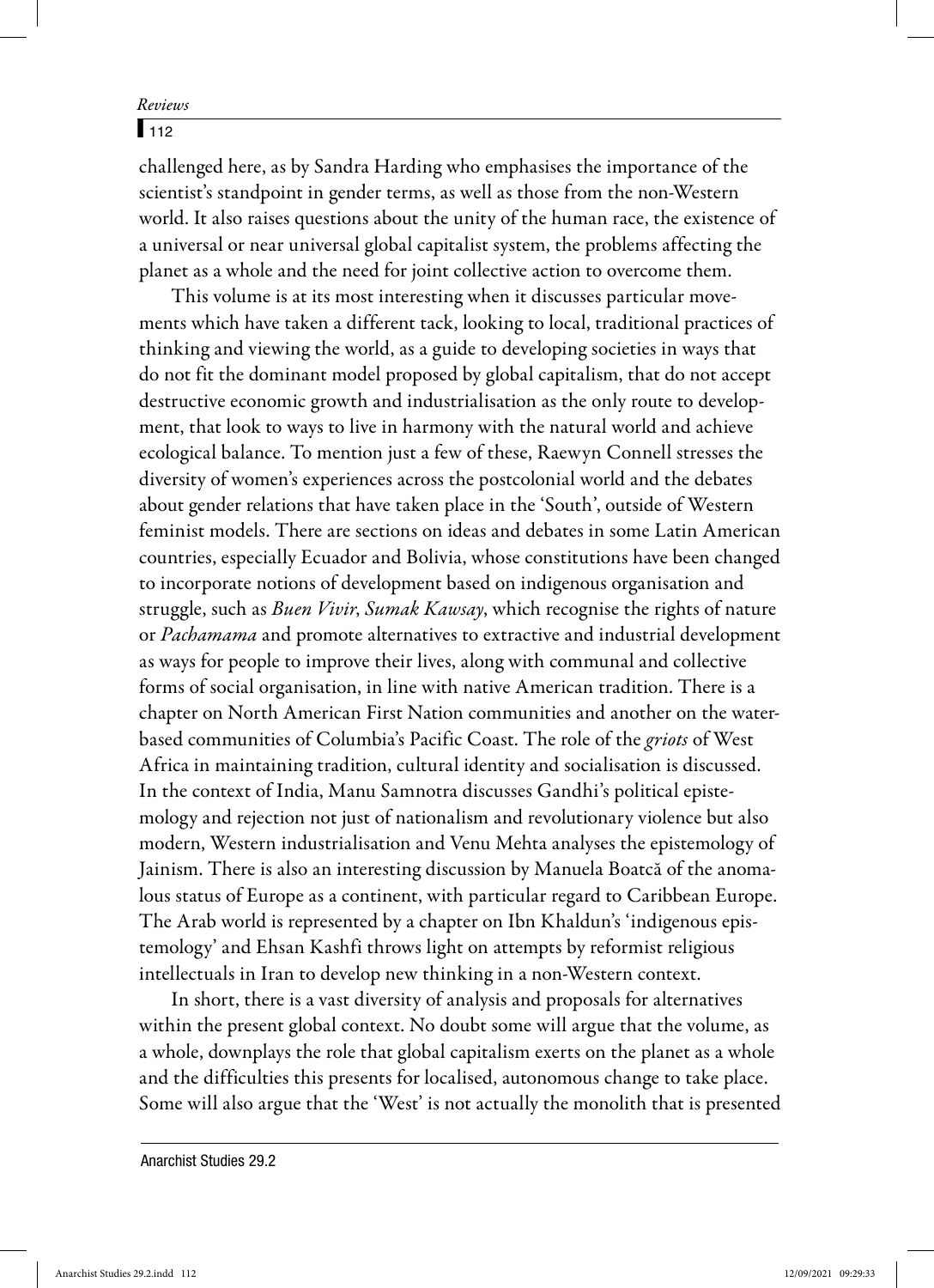$113$   $\blacksquare$ 

here and regret that there was little discussion of the diversity, the dissidence and the hybridity within Western societies. This is surely going to be an ongoing debate.

Margaret A. Majumdar, University of Portsmouth

# Mitchell Abidor (ed.), *May Made Me: An Oral History of the 1968 Uprising in France*

London: Pluto Press, 2018; 272pp; ISBN 9780745336947

May Made Me, joining a large collection of publications celebrating the fiftyyear anniversary of the events of May 1968 in France, is a wonderful collection of interviews with participants in the uprisings. It is not an introduction to the subject, but rather aimed at enriching the field by presenting an oral history of its participants through their own eyes. Despite this, readers who are unfamiliar with the details might still be able to pick up the general gist and find the May '68 revolutionary spirit contagious.

Mitchell Abidor starts the book with a somewhat defeatist introduction. Without pointing fingers, he frames '68 as a failure of the Left to achieve social change, both on the side of the PCF and the student movement. Even the positive effects he briefly mentions are overshadowed by his conclusion that at the end, May '68 was a victory for capitalism. This context sits almost in opposition to the actual interviews, where optimism and the spirit of joyful resistance flow out despite admittances to stalling. The twenty interviews Abidor presents vary in their opinions and political affiliations. The interviews open with a few well-known names, including Jean-Jacques Lebel and Alain Krivine, but continue with an astonishing scope and breadth. Abidor talks to students, workers, farmers, neighbourhood committee organisers, militant anarchists, artists, people in the centre of Paris and people in other cities and towns in France. Some of these people remained politically active, others didn't, and not all of them think that May '68 was life-changing. Through this balanced account of various points of view, the reader gets a feeling of the general perception in society before and after the events, but also an idea of what might have triggered the events in the first place. In addition, readers interested in contemporary French philosophy might be fascinated to discover more about the influence of May '68 on French intellectuals.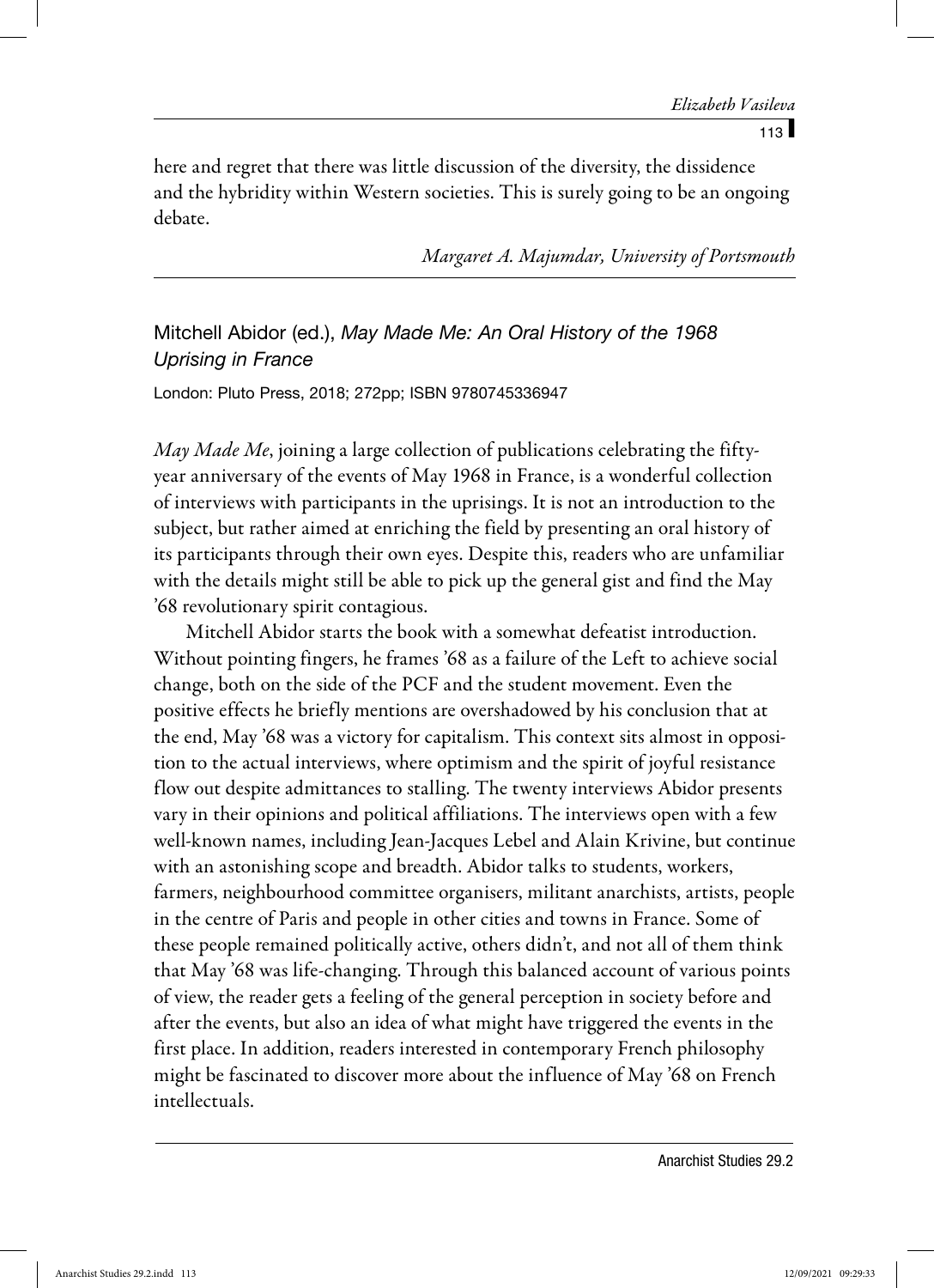$114$ 

The central question of the book, and one that pops up in each interview, is whether May '68 was a revolutionary moment, stifled by the PCF and the unions, or, on the other hand, a (more or less) successful attempt at reforming working conditions. The answers, just like the background of the participants, are varied. Krivine and the Communist party members Texier, Vauselle and Barbe all seem to rely on a Marxist working class framework for their analysis, which results in lack of excitement and appreciation of the radical potential of the events. For them, it seems, May was about the bread-and-butter demands of the workers and the outcome of the strikes was satisfactory. Others are more optimistic in their perception of the events, talking about the long-lasting connections and friendships they made, such as Suzanne Borde, who, for instance, readily admitted that the 'blah-blah-blah political element of May '68' (p152) wasn't for her. She didn't feel connected to the PCF or even her radical peers with whom she was studying, but found her place in Comités d'Action in the neighbourhoods. The CA, however, had such a profound effect on her life that she ended up starting a commune and bringing up children together with other members of the CA.

Adding to the positive sides of May '68 are the examples of complete change in French society during and after the events, such as the joyful help and solidarity between people. Almost every interviewee mentions the unexpected alliances between protesters and other people in the streets of Paris. A fascinating example is the interview with Joseph Potiron, a farmer in Brittany, who organised the distribution of food during the workers' strikes in the region. His robust political analysis is still filled with energy and hope for the future. Similar feelings resonate in other interviews. May '68 changed people's perception of their own role, as individuals, in politics, but also their capacity as a collective. Regardless of whether May '68 had the potential to overthrow the government, most of the interviewees agree that it caused a social revolution in French society. Feminism, LGBTQ rights and challenging rigid conservatism are often listed among the consequences of the uprisings, along with the radical political consciousness that defined this generation.

An easy and entertaining read, May Made Me is a vivid account of one of the biggest strikes in modern day Western Europe and has a lot to offer for both strategic and tactical organising. More than just a historical description, it gives its participants the scope to reflect on their successes and failures, which are often valuable lessons for anarchists.

Elizabeth Vasileva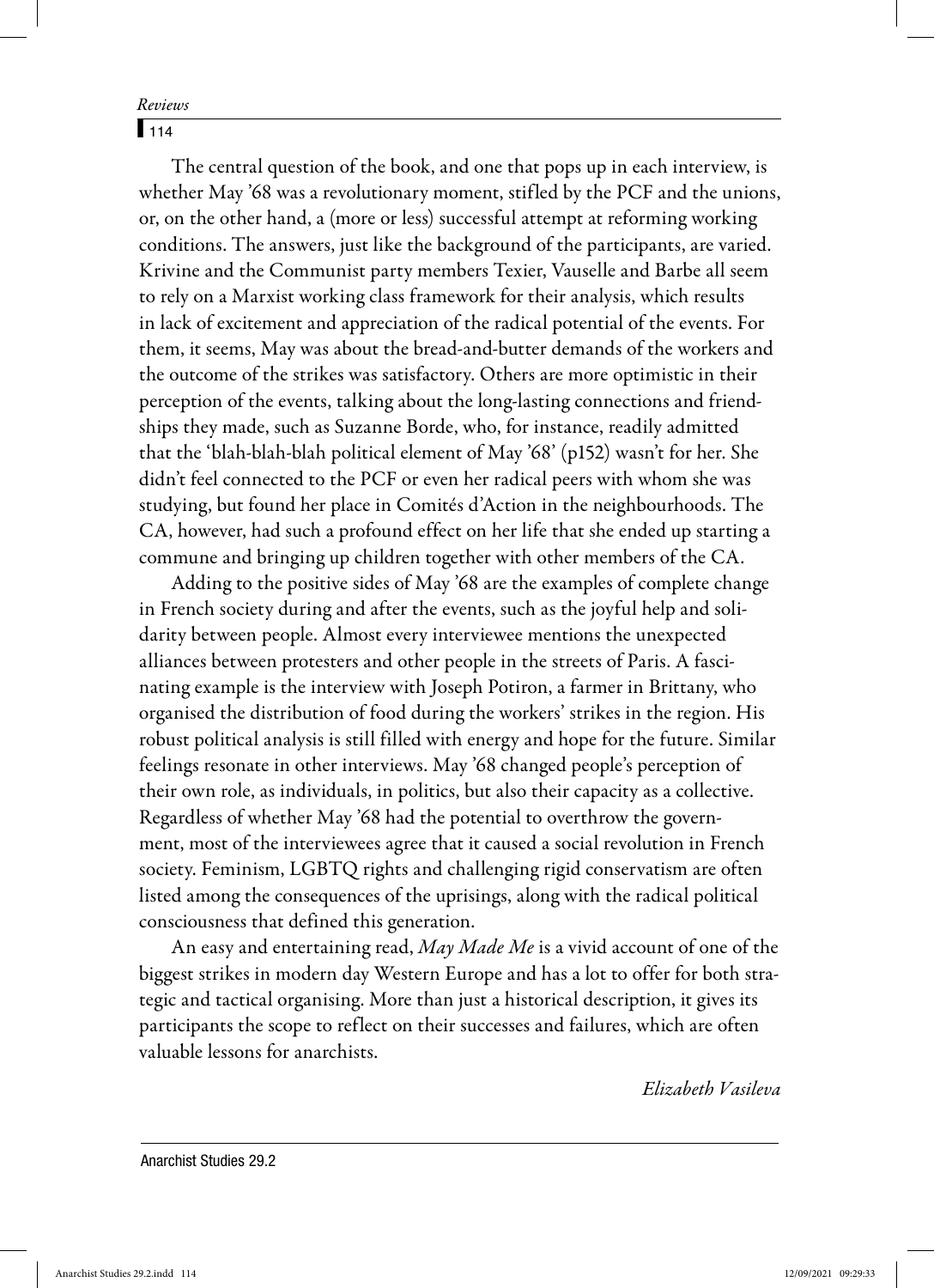Gaston Leval, *Collectives in the Spanish Revolution* Oakland, CA: PM Press, 2018; 384pp, ISBN 9781629634476

Collectives in the Spanish Revolution is likely already known to most of the readers of this journal. For many years after its publication in English by Freedom Press in 1975, it was one of only a handful of easily accessible and affordable books in that language which provided an account and demonstration of the extraordinary achievements of the Spanish anarchist movement during the civil war (1936-1939).

Undoubtedly indispensable to scholars and assured of classic status to anyone who values anarchist history, as an introductory text it has advantages and drawbacks. A partisan account based on the author's extensive fact-finding mission in the period under study, the book provides moving testimony to the 'modest and unknown heroes' (p49) who transformed Republican Spain from the ground up, and in its extensive detail builds a formidable case for taking the Spanish revolution seriously that even its detractors would struggle to counter. It is also, as Pedro García-Guirao points out in his introduction, remarkably fair-minded, concerned to point out deficiencies in the new social arrangements and to highlight both internal and external obstacles to the realisation of the anarchist ideal. Furthermore, the analysis provided in Part Five, 'Parties and Government', is highly informative and clear-sighted, bringing out the importance of often overlooked phenomena. This is particularly true of the all too brief chapter on the complex relationship between libertarians and republicans.

Its drawbacks reside in its density and frequent digressions. García-Guirao notes that Leval was not a 'systematic thinker' (pxii). Certainly he would have benefited from a good editor. One finds important contextual points common to the experience of a great number of towns and villages tucked away in asides which might easily be missed, particularly since the casual reader is unlikely to plough through the details of every town included in his account. The addition of an index to PM's re-edition is therefore enormously helpful. Still, given the availability of José Peirats' lengthy but logically-constructed The CNT in the Spanish Revolution, which has the added advantage of Chris Ealham's scholarly and up-to-date introductions and footnotes, the necessary – even urgent – role that Leval's contribution once played in propagating the achievements of Spain's revolution has been superseded.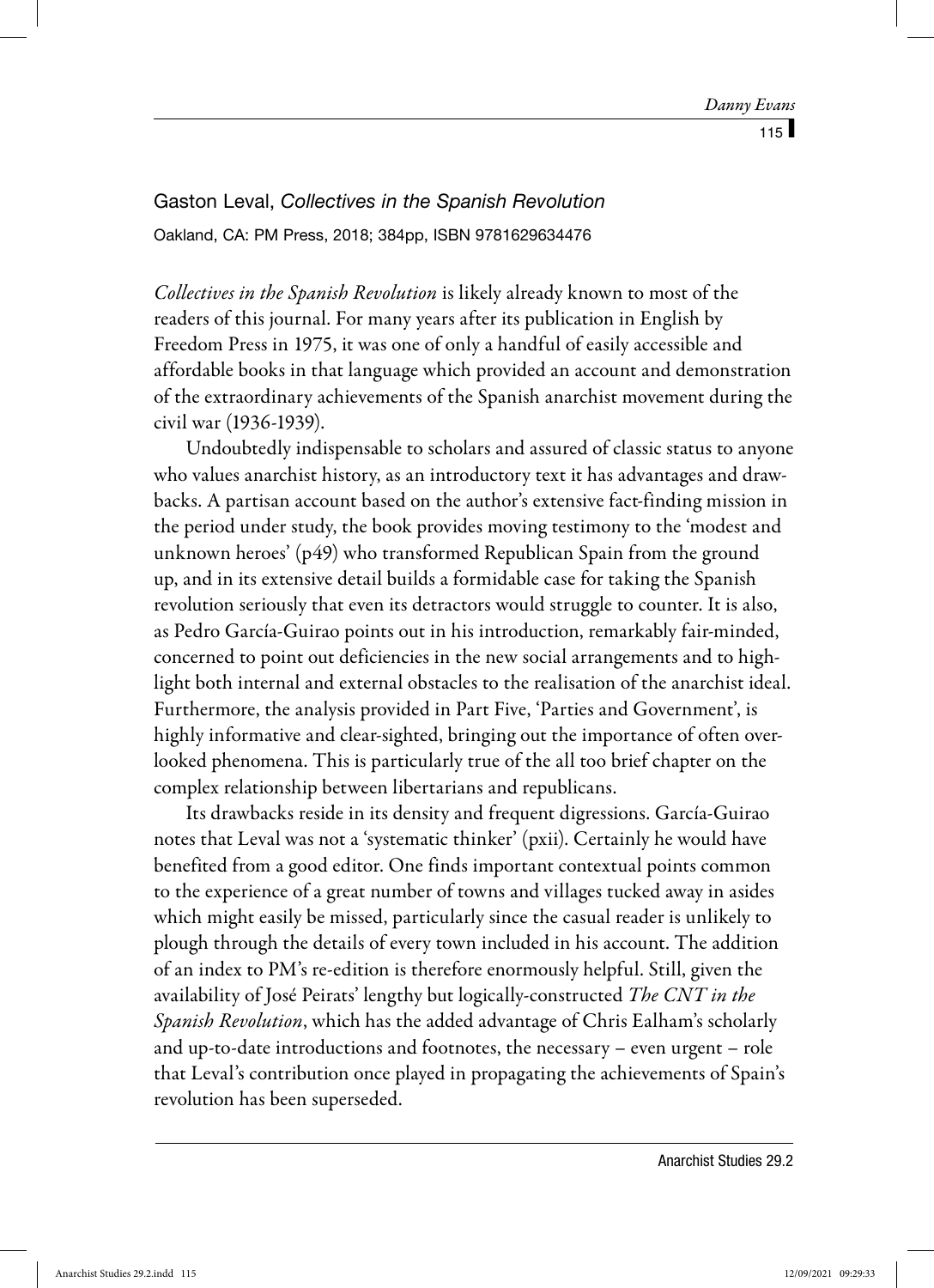$116$ 

In his preface to the present edition, Stuart Christie makes the curious comment that Leval and his English-language translator and publisher, Vernon Richards, should, in 1975, have included further texts in the book that were written by Leval and contained in Sam Dolgoff's The Anarchist Collectives: Workers' Self-Management in the Spanish Revolution, 1936-1939. Curious because one would have thought that the book's re-edition would have presented the opportunity to rectify these omissions. As both the Dolgoff collection and Collectives in the Spanish Revolution are freely available online, the point is probably moot. By contrast, an affordable version of Graham Kelsey's indispensable Anarchosyndicalism, Libertarian Communism and the State: The CNT in Zaragoza and Aragon, 1930-1937 and English translations of studies on the revolutionary transformation in Spain by the likes of Alejandro Díez Torre, Antoni Castells Duran and Anna Monjo and Carmen Vega remain pending.

Danny Evans, Liverpool Hope University

Justin Akers Chacón, *Radicals in the Barrio: Magonistas, Socialists, Wobblies, and Communists in the Mexican American Working Class* Chicago: Haymarket Books, 2018; 719pp; ISB 9781608467754

Justin Akers Chacon's Radicals in the Barrio is a vital and, I am saddened to note, very timely book. The book is exceptionally rich in detail, well sourced in English and Spanish, and covers an astonishingly long period of history of both the Estados Unidos Mexicanos and the United States of America. It could have been three separate consecutive books, but a significant power of this book is that it is one comprehensive and inclusive narrative. Increasingly, as historians in Canada and the USA have come to recognise, a history of either that does not include First Nations/Native Americans, is woefully incomplete (and readers should be aware that there are numerous Native American peoples the unity of whose lands are violated by borders such as those claimed by the USA). Not only does Akers Chacon include indigenous and Native Americans, he does not allow the artificiality of a border to exclude the history of the working classes in Mexico from those in the land that lies to its north.

Radicals in the Barrio is 598 pages of narrative and an impressive 104 pages of endnotes. I would entreat readers to not skip past the notes because they are themselves rich in detail, with substantive information (sadly, the book does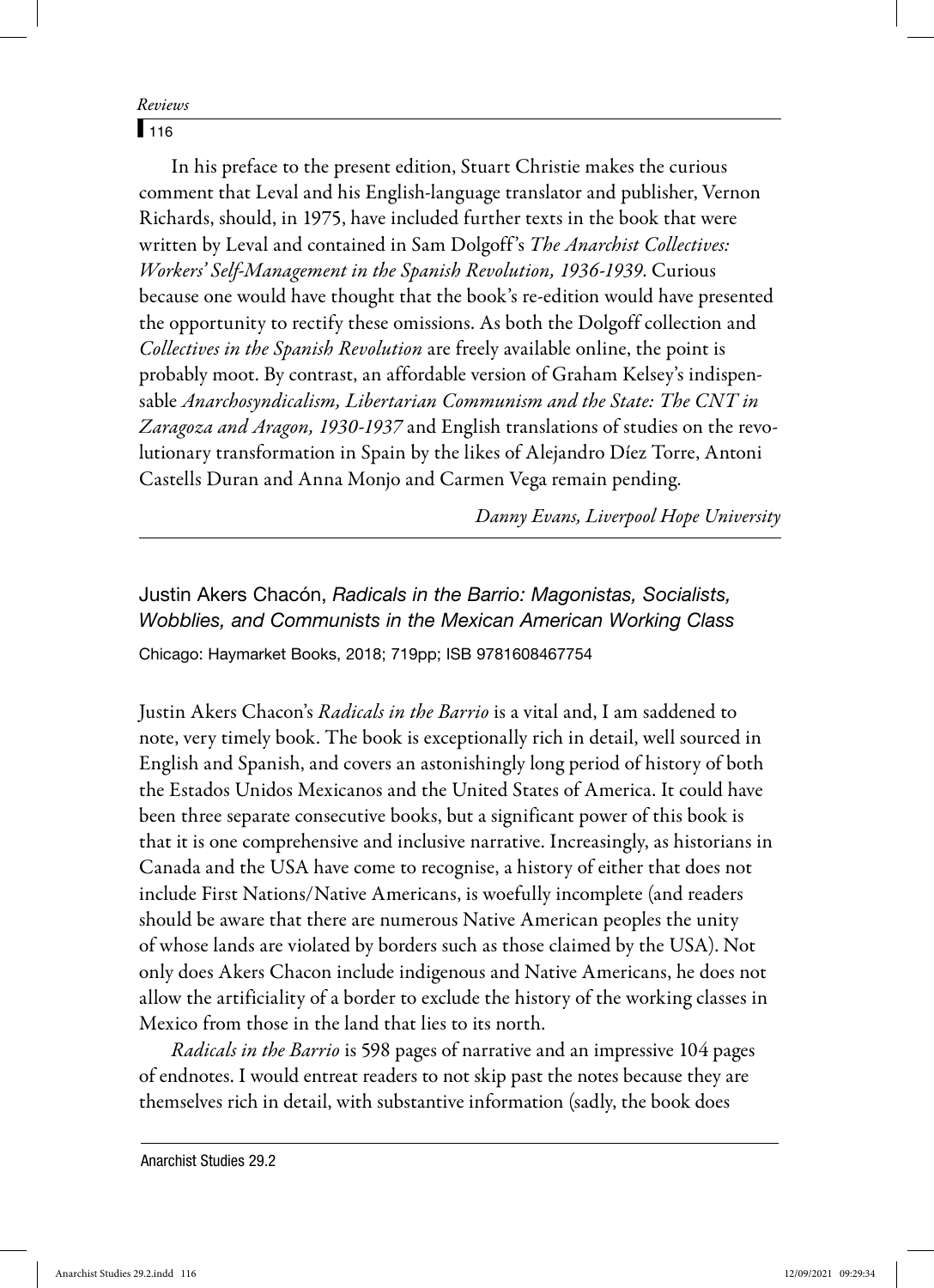lack a bibliography but the references in the notes are generally complete for each chapter). Tracing the history of workers across the frontier, Akers Chacon provides an informative history of his topic covering the trajectory of workers from late nineteenth century through to the mid-1950s Cold War in the USA. He begins with economic conditions in Mexico at the end of the nineteenth century, the causes of the Mexican Revolution, and the trans-border activism of organisations such as the Partido Liberal Mexicano, Socialist Party of America, the Communist Party of the United States of America, as well as the role of various labour organisations in both countries. The influence of anarchism, communism, socialism, and syndicalism are all thoroughly covered. Akers Chacon makes some key points about 1954, the date with which he ends. The year 1954 saw substantive changes in the trajectory of this history: '[a]fter 1954, the federal government made permanent the apparatus of immigration "enforcement" by doubling the INS [Immigration and Naturalization Service] budget … and steadily increasing funding and the number of enforcement agents each year thereafter' (p597), and, in his concluding sentence, '[t]he year 1954 also witnessed the beginning of the next phase of the civil rights movement, in which struggle moved away from the point of production with Communists no longer the driving force' (p698).

One of the difficulties in writing a review of this book is how much it does cover. Rather than take the standard academic tack of focusing on a narrow and tightly defined aspect of the topic, it covers so many people, organisations and topics. Racism, immigration, economics, politics – my list here is necessarily incomplete. Akers Chacon has taken a number of focused studies and generated substantive history of the Chicano working class in the USA, even while stopping in 1954, and given a richness of detail and information that few synthesized studies achieve. But reading it does raise this question: exactly whom do borders serve?

It was a difficult book to read and review as it is relevant to a raw and immediate present politics. The behaviour of the Trump administration was especially abhorrent, partly because it openly revelled in its racism. But on immigration sadly, slight improvements but fundamentally *plus ça change, c'est la même chose*. Immigrants are human beings, and though governments seek to demonize them, the people coming share many characteristics with my ancestors from Scotland and with the people described in Akers Chacon's tremendous book. We are all living in a colonial settler state. Read Akers Chacon and learn this history, keep it alive for the right reasons.

Andrew H. Lee, New York University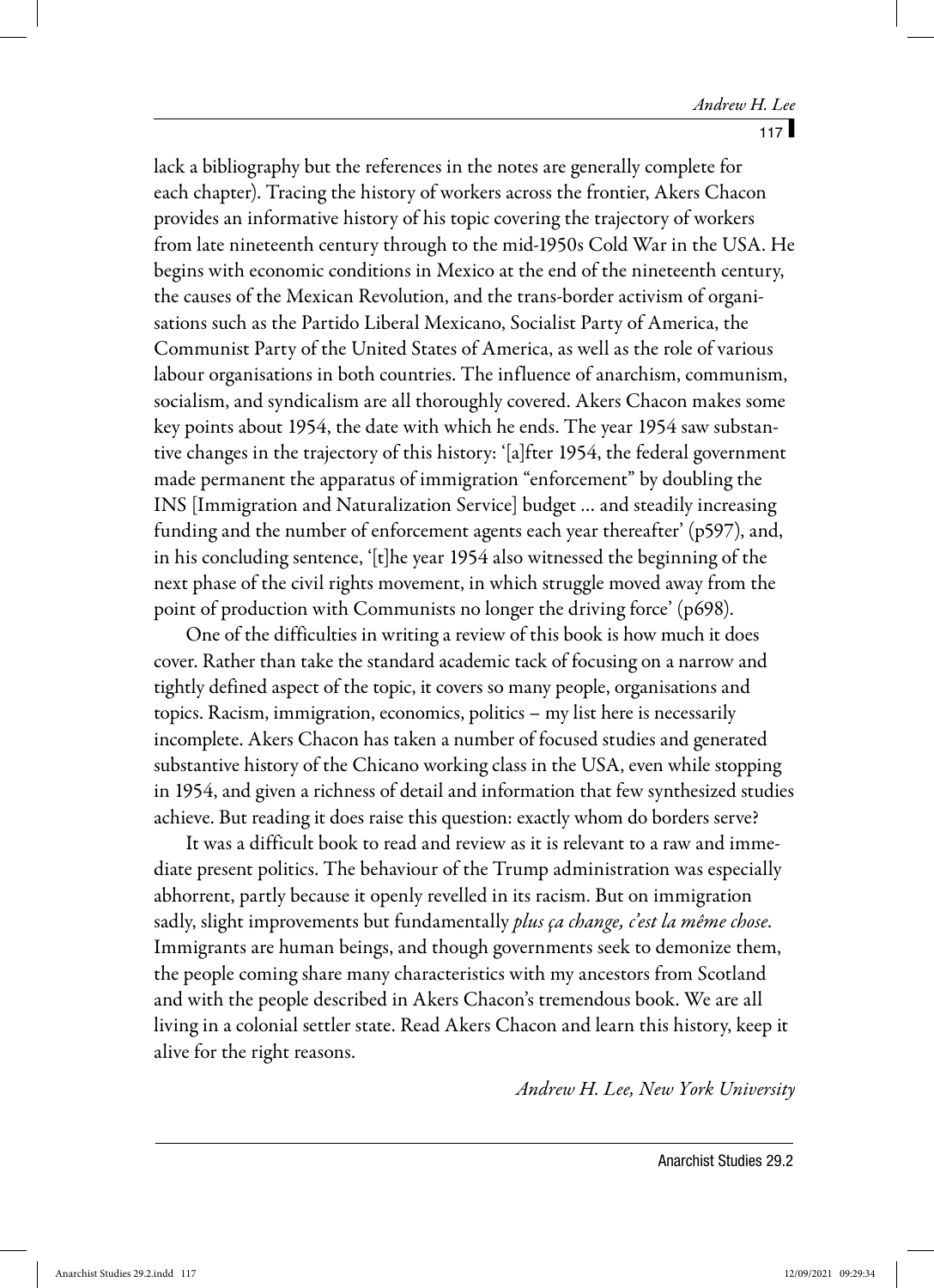$\sqrt{118}$ 

## Matt Meyer and Sonia Sanchez, *White Lives Matter Most: And Other 'Little' White Lies*

Oakland, CA: PM Press, 2019; 108pp; ISBN 9781629635408

White Lives Matter Most is not a title I can display while reading on the train. This book gets a plain brown wrapper, same as the books I read whose covers feature a swastika or a cross-burning. Because you have to look past your first impression, to the much smaller subtitle, to see that lead author Matt Meyer is denouncing his own title statement as a lie.

I had to look past my first impression in another way, too. A lot of White Lives Matter Most reads like a set of speeches: short essays on big topics that inspire or challenge but don't offer a lot of depth or complexity. What redeems the book for me is its insistence that revolutionary work requires a multiplicity of approaches, and there is no 'one correct way to build for radical change' (p9).

Helping us build for radical change is this book's purpose, and its essays centre on a few key themes: combating white supremacy must be central, organising is crucial, and –most distinctively – advocates of revolutionary violence and nonviolence can and must work together. Matt Meyer (a long-time friend and comrade) has been addressing all of these issues for decades as a teacher, activist, and writer, and he is joined on several essays by co-authors Fred Ho, Natalie Jeffers, Ana López, or David Ragland. It's unfortunate that none of these four is listed on the cover or title page, although foreword author Sonia Sanchez is listed.

Matt and his co-authors call out white supremacy both at the systemic level ('Since America's founding, whites have used widespread violence against Blacks, Indigenous populations, and women to gain free labor and land' [p14]) and within progressive movements ('We [whites] must get comfortable with the discomfort of not being at the center or the head of all things' [p12]). These points are important but not particularly new, and White Lives Matter Most invokes them without providing much detail or new insights.

By contrast, in the book's discussion of organising centres on a specific campaign: the historic, successful movement to free Puerto Rican political prisoner Oscar López Rivera, Matt and co-author Ana López highlight lessons ranging from the need for 'simple and patient ... person-to-person contact' tailored to people's preferred forms of communication (p58) to the complexi-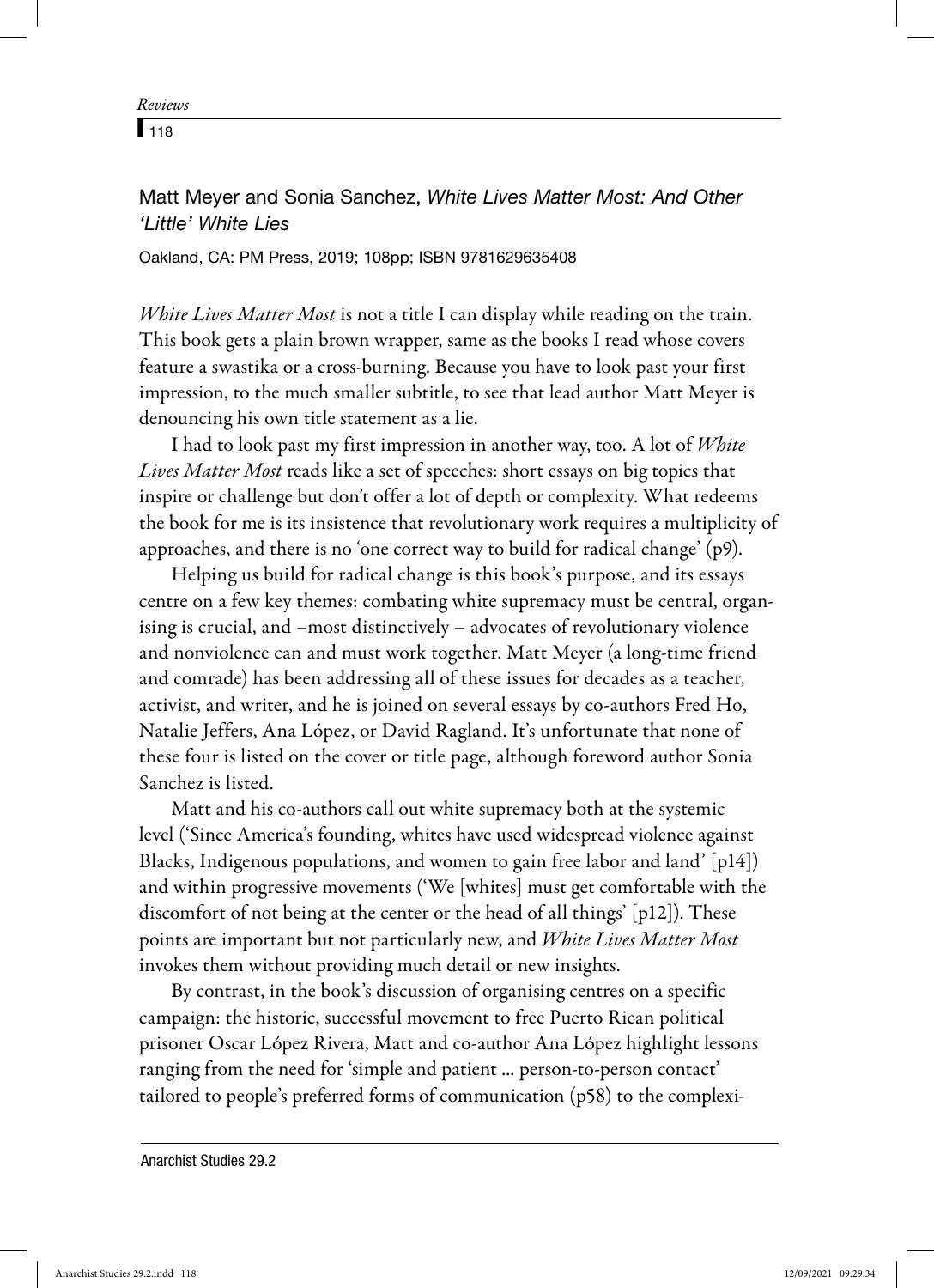ties of working with elected officials without allowing them to take over the campaign. Yet here too, more detail would have been helpful. We learn that international activists 'took leadership' from the Puerto Rican movement, and that this 'did not mean some kind of blind obedience to one Puerto Rican organization or another; it meant a creative engagement regarding how the work could be most effectively built in a wide variety of cultures, languages, and environments' (p64). That sounds good, but what does it mean in practice?

Most compelling is the book's third major theme, that radical movements must draw on multiple strategies – specifically both nonviolent activism and armed struggle. Matt Meyer is not the first leftist to argue we must 'refuse to choose between the legacy of Martin or of Malcolm' (p8), but he brings a distinctively powerful body of experience to the discussion, as a leader in the War Resisters League and Fellowship of Reconciliation who has also long worked closely with proponents and practitioners of armed revolution.

Matt points out that terms commonly associated with nonviolence – passivity, absolutism, and non-confrontation – go against what major nonviolence leaders such as Gandhi and King actually believed in. He cites feminist and nonviolence activist Barbara Deming, who engaged sympathetically with Frantz Fanon's advocacy of revolutionary violence and declared that acting against oppression was more important than purity.

Writing with Ragland and Jeffers, Matt advocates 'a multiplicity of intersectional strategies that expand what we consider as nonviolence'. These co-authors warn against glorifying violence but point out that 'casualties and bloodshed occur in all revolutions' (p24). They cite the Black Lives Matter movement as a rare political initiative that has fostered 'a revolutionary and militant nonviolence mindset and discipline' (p21).

This discussion is still general, but more than the book's other themes I believe it challenges many likely readers – both proponents and critics of nonviolent action – in potentially fruitful ways. It also resonates with recent antifascist calls for a 'diversity of tactics' that embraces militant and non-militant activism as complementary parts of a larger struggle. In a context where political openness and radical commitment are often treated as mutually exclusive, White Lives Matters Most offers a welcome corrective.

Matthew N. Lyons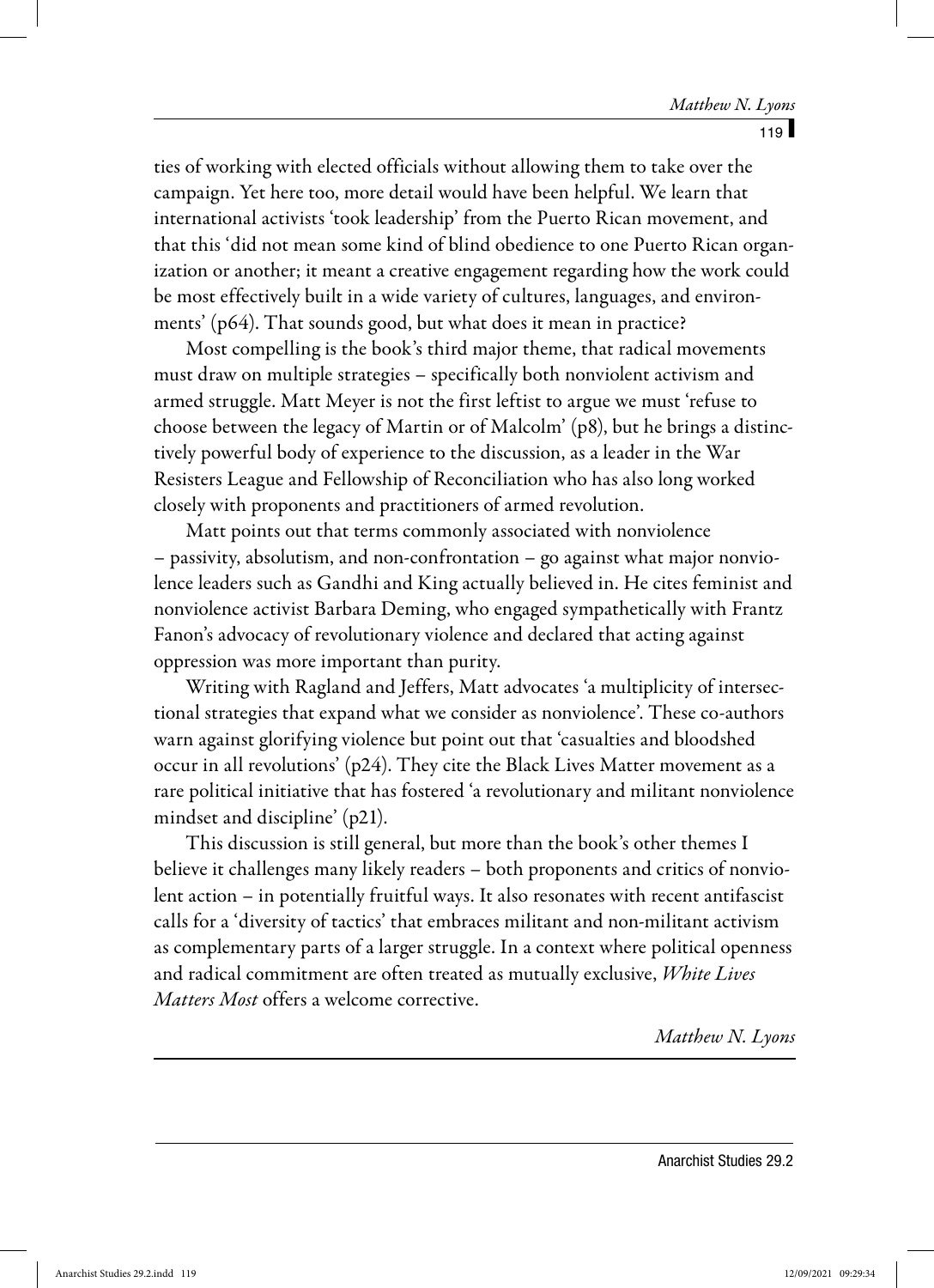$\sqrt{120}$ 

Jodi Dean, *Comrade: An Essay on Political Belonging* New York: Verso, 2019; 156pp; ISBN9781788735018.

Jodi Dean's Comrade came to me when I felt distanced from political engagement and activism. These days I have felt less and less like a Comrade. I often feel – as in my engagement with my labour union – that activism is too bogged down by practicalities and the difficulties that arise from collective bargaining. I feel distanced from the high-theory language and utopianism of academic publications on anarchism and Marxism. Dean's work in Comrade is a lovely balm, soothing my political fatigue with a nuanced balance of pragmatism and utopia. In short, it was a joy to read and it came to me at the perfect time.

Dean's careful analysis of the Comrade is useful because she presents the term as a 'generic figure' (p36) that is, at once, a designation of relation – how we are politically connected to and responsible for each other – and a gesture to a utopian ideal. My immediate concern was that proposing the comrade as a generic figure runs the risk of dismissing some of the political issues that arise from comradeship, but Dean is careful to address these concerns. In the second chapter, 'The Generic Comrade', Dean looks to the issues of race and gender that come along with Comrade as a designation; whether we like it or not, 'comrade' connotes masculinity and whiteness. Dean doesn't propose divorcing the term from the white patriarchal ideals it connotes, and suggests instead that conscientious use of Comrade 'doesn't abolish the antagonism' of patriarchal oppression or white supremacy, but instead 'enables another possibility to intrude' (p35). This is a part of what Dean proposes as the 'equalizing promise' (p10) of Comrade.

Dean's work here is thorough, well-researched, and careful, and the book is clear, straightforward, and accessible. The work it proposes is challenging, but the writing itself is pragmatic and thoughtful, written with the goal of shared understanding. This is perhaps best demonstrated by Dean's third chapter, 'Four Theses on the Comrade,' which breaks down her argument into four clear and intertwined theses. First, that Comrade names a relation that is based on sameness, solidarity (despite some ideological differences that may arise), and the promise of equality (p62). Second, that while anyone can be a Comrade, not everyone can because comradeship is based on shared work against oppression and fascism (p67). Third, that the Comrade is a collective designation that opposes politics based primarily on identity and the Individual (p77). And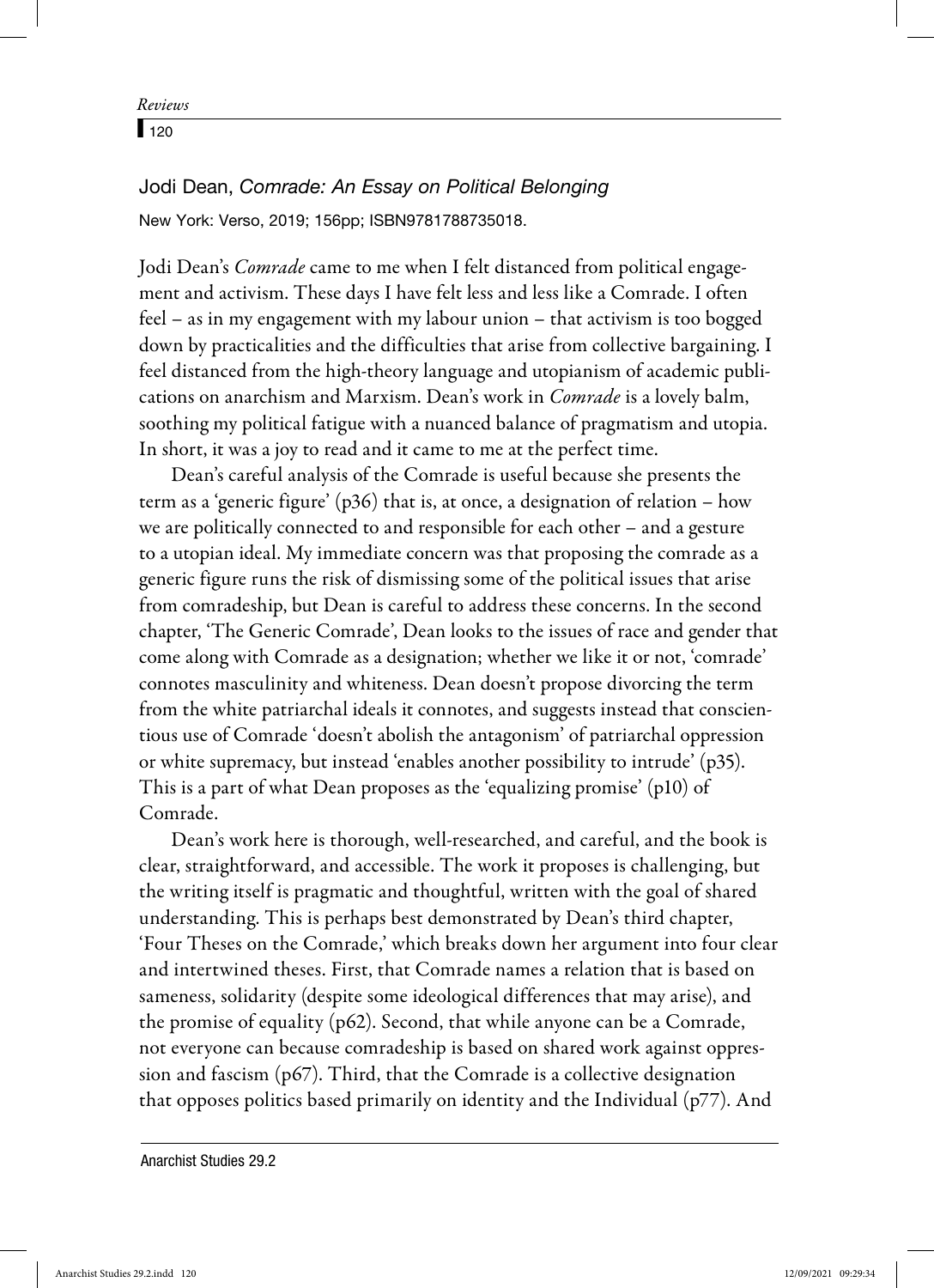finally, that the relationship between Comrades is mediated by fidelity to, and the work of building, truth (p80). These theses are clearly written, carefully extrapolated, and supported with passion. Dean's work here is encouraging, and for this reviewer, have invigorated a long-waning political engagement and a solidarity.

For me, the most exciting and engaging part of *Comrade* is that Dean critiques the now-popular political designation of the 'ally' as an isolating, limiting position that requires a clear drawing of the Individual as closed, as educating their self and reading the required texts, often at the expense of solidarity, work, and collective engagement (p20). In some ways, Dean's work here suggests, the 'ally' designation 'keeps attention away from the fearsome challenge of choosing a side, from accepting the discipline that comes from collective work, and from organizing for the abolition of racial patriarchal capitalism and the state designed to secure it' (p21). 'Ally', Dean makes quite clear, is not a collective designation, it's a self-identification, and 'political change is always and only political' (p22). This section on allyship is careful in its invitation to engage, rather than a simple rejection of the term 'ally' as vapid or empty. In these moments, I have found Dean's work most challenging to my own politics, and it has motivated and mobilised my activism in ways I hadn't expected.

Finally, I want to add that, even more than most Verso books, *Comrade* is beautifully designed. The book's cover is an eye-catching red and it boasts the text's clarity, its dedication to a single goal, and its accessibility. I read much of it while invigilating an exam for a postcolonial literature course, and many students asked about the book as they handed in their work. I had no hesitation then to recommend it, and I still don't. *Comrade* is inspiring and inspired, and comes at a time when I – when  $we$  – need it most.

Dani Spinosa, York University

#### Anonymous, *Total Liberation*

London: Signal Fire, 2019; 120pp; ISBN 9781909798687

Total Liberation is an anonymous work that sets out to justify and articulate an intersectional revolutionary manifesto along anarchist lines. The book's purposes include: critiquing the reliance on class war rhetoric in anarchist theory; emphasising the significance of social ecology within an intersectional approach to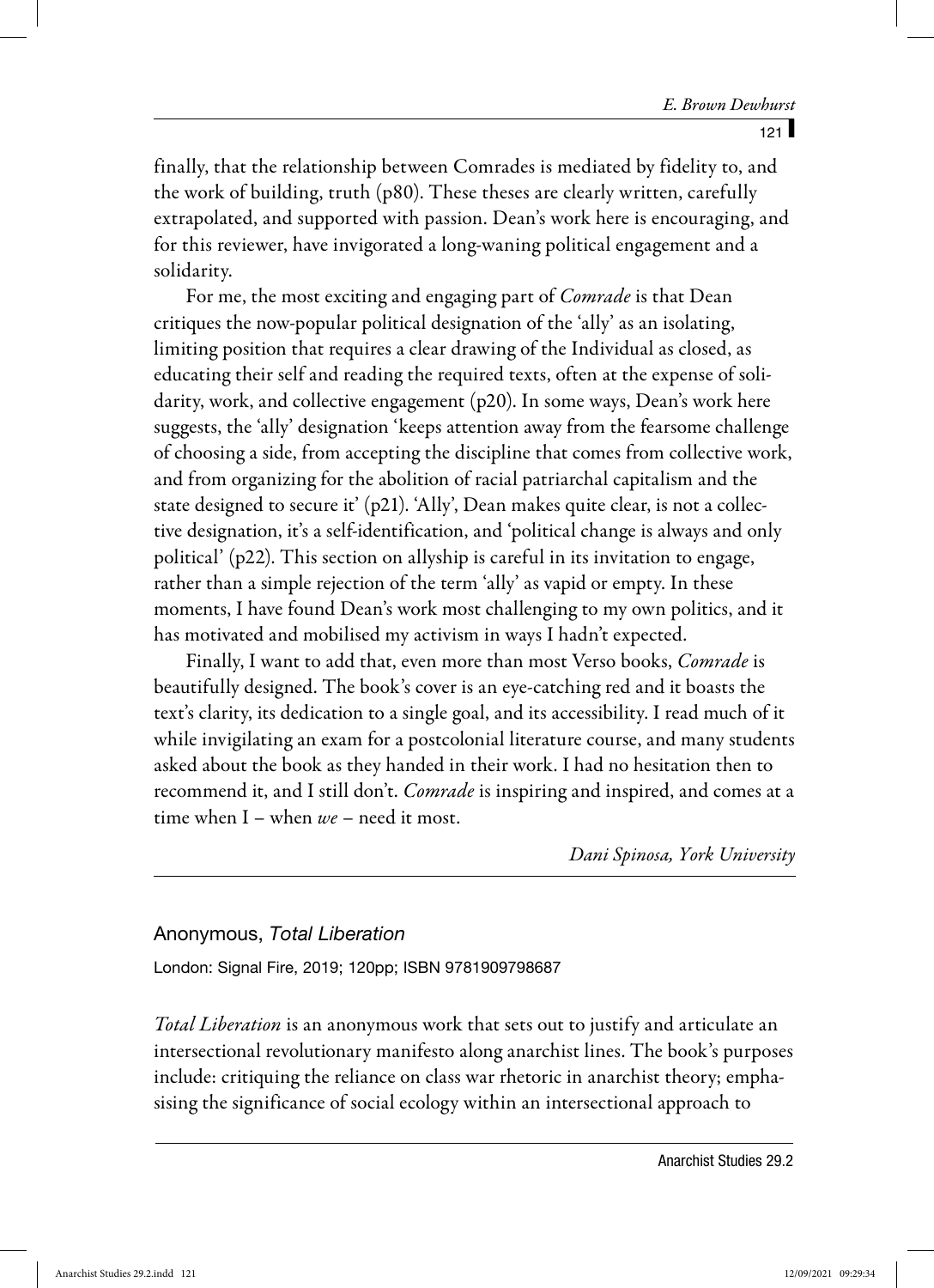$\sqrt{122}$ 

revolutionary ideas; and proposing how best to exploit future crises for revolutionary ends against a backdrop of climate change.

The successes of the book are primarily in its critical aspects. The author argues that there is an over-reliance on the language of class conflict and syndicalism, and, at least when it comes to the current shape of labour in Western Europe and North America, there are some valid criticisms here. The author contends that many forms of labour are irrelevant, dehumanising, and temporary, like call centre and shop floor work, and that no one anticipates collectively running such workplaces after a revolution. The book claims that anarcho-syndicalist approaches have become less relevant due to the casualisation of labour and the disintegration of skilled labour, which has destroyed the community and pride of belonging to a workplace. The author maintains that the language of class is still relevant, but locates it in an intersectional approach to opposing power, modelled on Bookchin's critique of social hierarchy. Another point wellmade is how to balance insurrection with the need to build the skillsets required for alternative communities to flourish in power-vacuums left behind when the state crumbles. The book reflects on how to learn from the mistakes of past revolutions, and argues that the anarchist ideal must move away from its place within 'inaccessible sub-cultures' (p46) into a more approachable, workable reality. The book's most important take-away is its assessment of anarchism and ecology in relation to coming climate crises. It predicts that a century shaped by global temperature increase will exacerbate social tensions and likely lead to more fascistic state practices. It proposes that anarchists be ready to exploit such crises and start laying the foundations of self-organisation and community in anticipation of a law and order break down.

The books shortcomings are in its scope and the consistency of its philosophy. It is unclear how applicable its criticisms of anarcho-syndicalism are beyond the book's aimed audience in the economically-wealthy global north. The author notes that one of the reasons that labour in Western Europe and North America has been located in the service sector is because factory and agricultural labour has been outsourced elsewhere, especially to the global south. There is no attempt, however, to discuss the relevance of the anarcho-syndicalist approach for these relocated factories. This is a problem, given that an anarchist appreciation of labour and its inequities should be international. Furthermore, the book leans heavily into biocentrism and deep ecology – affirming that animals have just as much right to existence as humans, leading the author on more than one occasion to express the fight for animal welfare in unfortunate parallels to black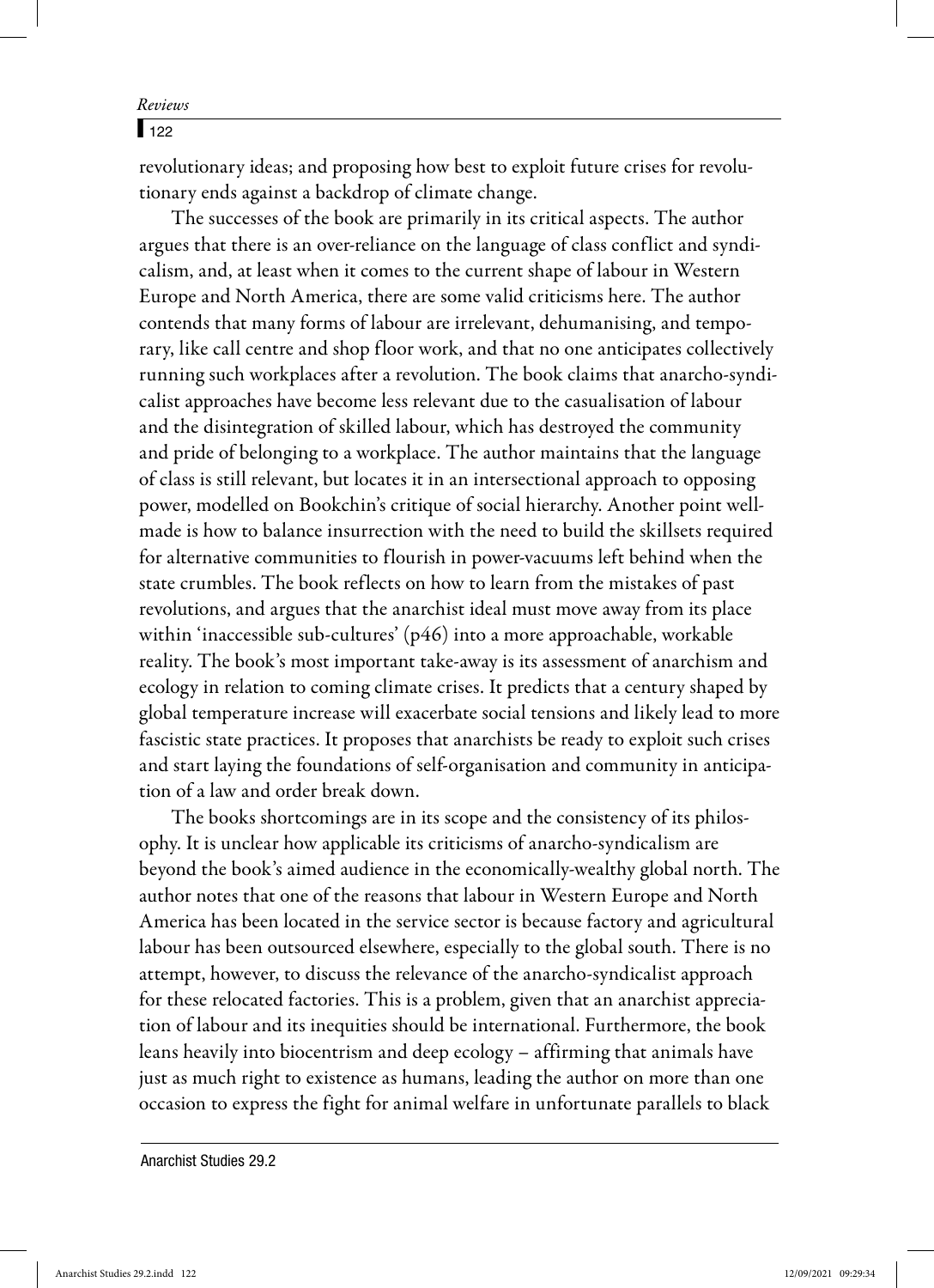slavery. The book also fails to point out the interconnectedness of ecosystems and the necessity of the rest of nature for humanity's continued existence. The book is lacking in philosophical grounds to make its case that all non-human life is intrinsically good, meaning this section of the work is unlikely to win over those that don't already agree with the author's biocentrism. Given that a key purpose of the work is to solidify the case for social ecology within the idea of 'total liberation', it is odd to find no discussion either of the shared struggle of, or the clash of priorities that can arise between, human and non-human interests. These are precisely concerns one would expect to be paramount if one seriously wishes to encourage anarchists to place social ecology on a par with (other) human injustices. Furthermore, the book is silent on a realistic, workable alternative to cities. It borders on the anarcho-primitivist in places, with an emphasis purely on agricultural communes and a surprisingly fierce rejection of technology (without discussion of its utility for medical purposes or to the disabled).

Overall, this book is a welcome addition to accessible anarchist theory. Its main strength is its consideration of how to organise in the face of unprecedented global crises. It is unlikely to win over those who do not already agree with its central premise and its philosophy is suspect in places, but it nevertheless provides some important suggestions and warnings for how to think and organise in the face of coming climate disaster. It remains to be seen if the book will remain relevant after the COVID-19 pandemic and the global protests in response to the murder of George Floyd. It is likely that revolutionary thought will need significant updating to reflect the impact of the events of 2020.

E. Brown Dewhurst, Ludwig-Maximilians Universität München

adrienne maree brown, *Pleasure Activism: The Politics of Feeling Good* Chico, Edinburgh: AK Press, 2019; 441pp; ISBN139781849353267

Michel Foucault, in conversation with Gilles Deleuze, said he could not bear the word desire because for him it equalled lack and repression (and why, he asked, do we recognise ourselves as subjects of desire and not as agents of pleasure?). Deleuze, in response, says he cannot tolerate the word pleasure (and anyway, for him desire neither comprises lack nor repression). Instead, desire is viewed as a productive life force which may, at times, give way to pleasure. Moreover, desire is merely an element among many in an assemblage, implying that it is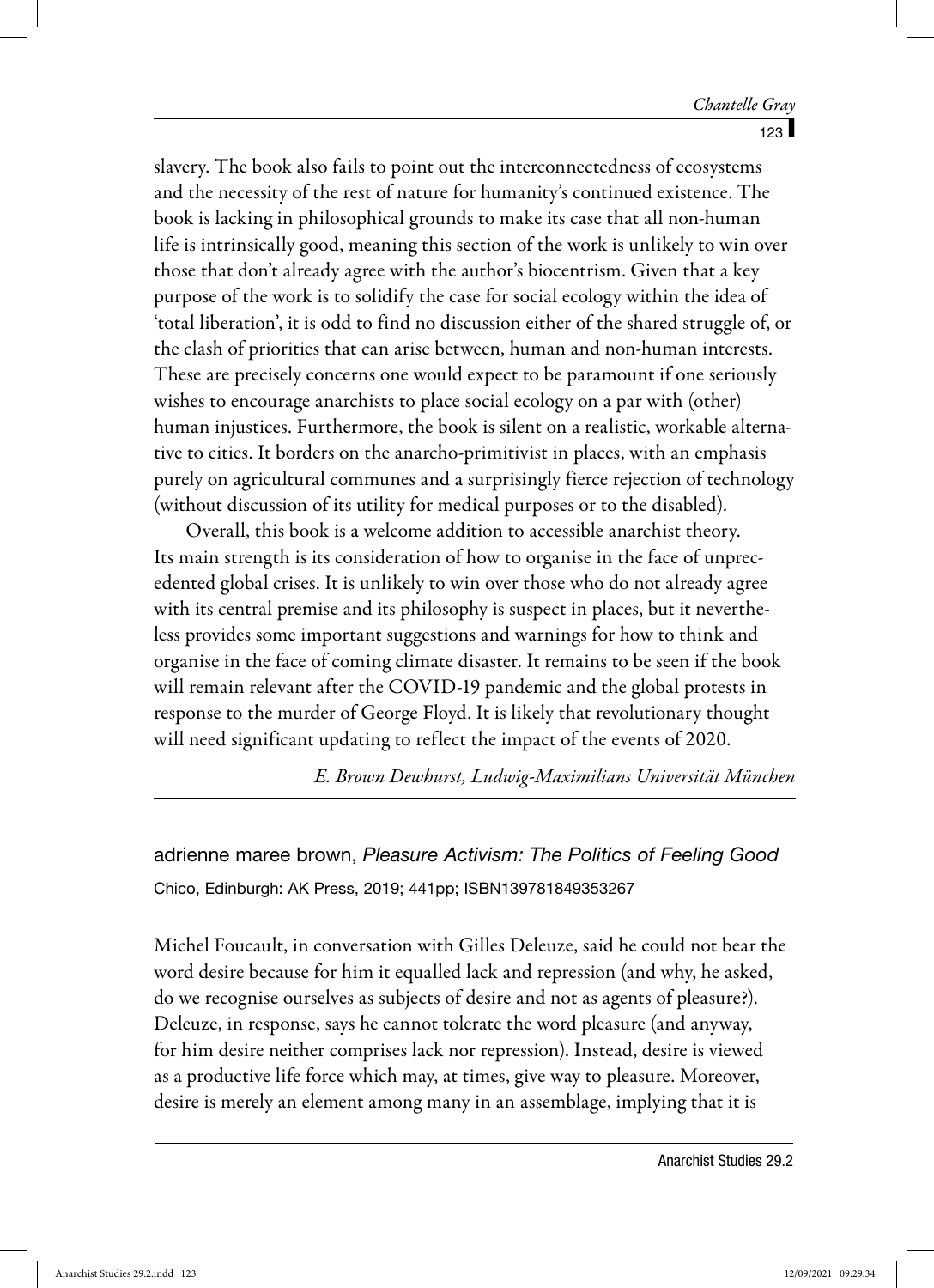## $\sqrt{124}$

never 'neutral' because it may be partially captured by apparatuses of power, for example the state.

In a similar vein, Audrey Lorde articulates something about the revolutionary potential of desire (rather than pleasure as used here) in 'Uses of the Erotic: The Erotic as Power' (1978). In this essay, Lorde argues that the erotic is a resource which has, over the course of history, been maligned and disabused of its power by, on the one hand, being associated with the inferior place assigned to women and, on the other hand, being used to justify male contempt for women who do not shy away from the amatory. In locating the erotic as a power, Lorde recognises the creative force of desire.

Using Lorde's essay as one of the foundational texts for her own book – alongside the work of Toni Cade Bambara, Octavia Butler and others – adrienne maree brown argues in *Pleasure Activism* for practices of love and care as core to political resistance and the cultivation of resilience (p60). Her questions include who gets access to pleasure, how harmful desires are created and perpetuated (especially in capitalist societies), and how and when we unlearn pleasure. The aim of the book, then, is to provide readers with the means to become 'pleasure activists' which, for brown, is the reclamation of 'our whole, happy, and satisfiable selves from the impacts, delusions, and limitations of oppression and/or supremacy' (p13).

The book consists of brown's own writings, as well as some from activists, artists and writers like Joan Morgan, Leah Lakshmi Piepzna-Samarasinha and Cara Page. Morgan, like brown, contends that pleasure is not 'frivolous, irrelevant, or "unfeminist''' (p87), but a resistance strategy to the overdetermined categories in which especially women of colour are placed, and which then define them negatively according to more dominant narratives of womanhood, race, beauty and sexuality. Piepzna-Samarasinha intersects this further with disability when she writes: 'There can be nothing more badass than a bunch of crips loving and caring for each other' (p315). In these instances, Pleasure Activism responds to historical and economic slavery and its attendant cruelties and traumas, be they visible or invisible – and this is really the most powerful aspect of the book.

Pleasure Activism is also an invocation to live life as an artist would: making revolution a way of life by continually eliciting encounters that shatter received ideas, including ideas around sex work, drug use and so on, although these are minor inclusions as the book relies quite heavily on sexual experience as the practicing of pleasure. In a sense, then, the book is closer to Foucault's use of pleasure than Deleuze and Guattari's – and in fact Lorde's – use of desire. This is not a